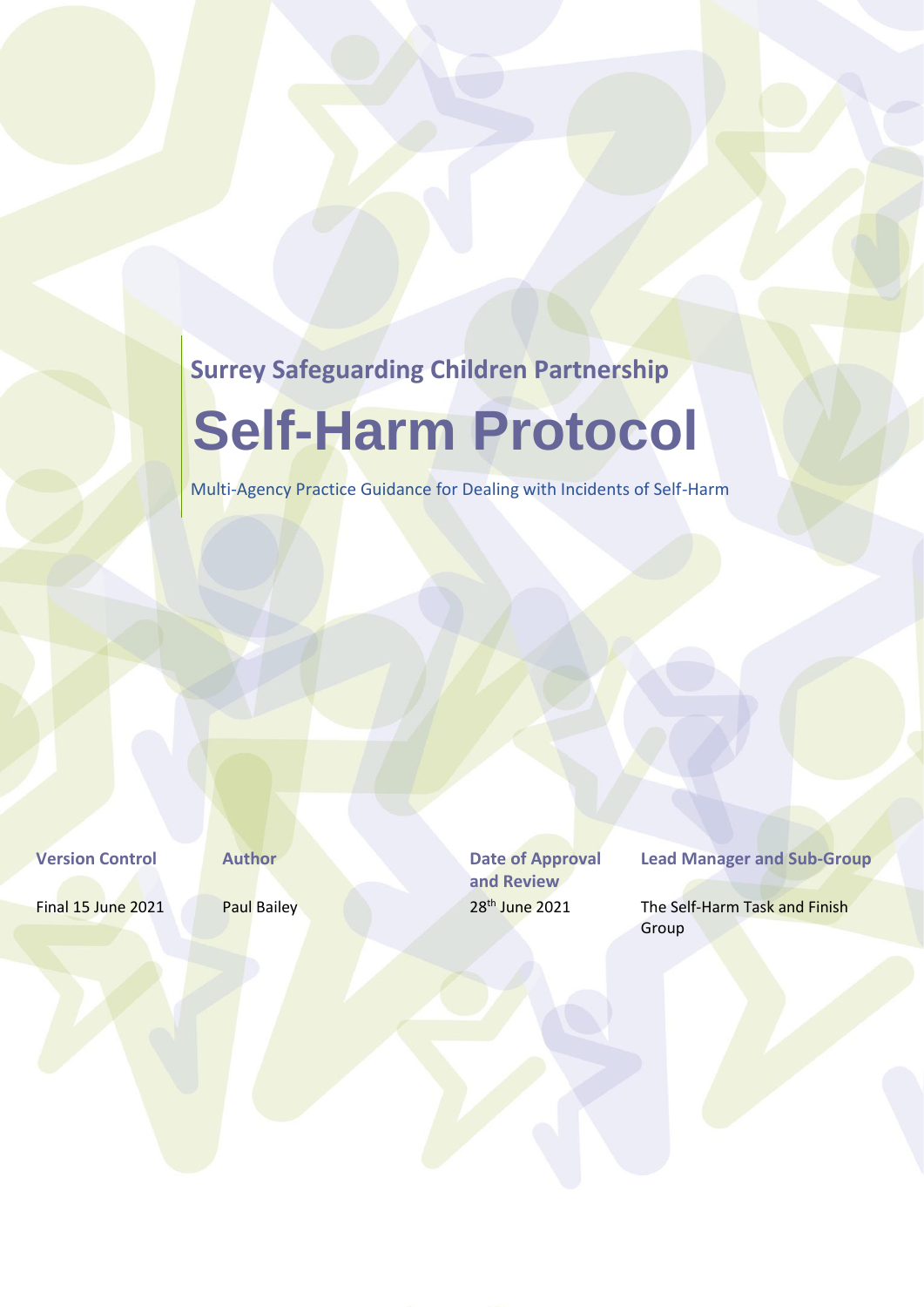# **Table of Contents**

| Introduction                                                            | 3       |
|-------------------------------------------------------------------------|---------|
| Who is the Protocol For?                                                | 3       |
| Background                                                              | 3       |
| Definitions                                                             | $3 - 4$ |
| <b>Warning Signs</b>                                                    | 4       |
| Indicators of High Risk Self-Har                                        | $4 - 5$ |
| <b>Understanding Self-Harm and Suicide</b>                              | $5-6$   |
| Dealing with Self Harm In Surrey                                        | $6 - 7$ |
| <b>Assessing Self-Harm</b>                                              | 8       |
| Flow Chart for Actions When A Child or Young Person Has Self-<br>Harmed | 9       |
| Dealing with Incidents of Self-Harm                                     | 10      |
| Information Sharing - A Proactive Approach                              |         |
| Self-Harm In Schools                                                    |         |
| The Role of the School Nurse                                            |         |
| Self-Harm at School What To Do                                          |         |
| The Role of Primary Care                                                |         |
| <b>Information Sharing for General Practitioners</b>                    |         |
| Self-Harm in Acute Trusts and Emergency Departments                     |         |
| The Role of Medical and Paediatric Teams                                |         |
| <b>Emotional Well-Being and Mental Health Services</b>                  |         |
| Appendices                                                              |         |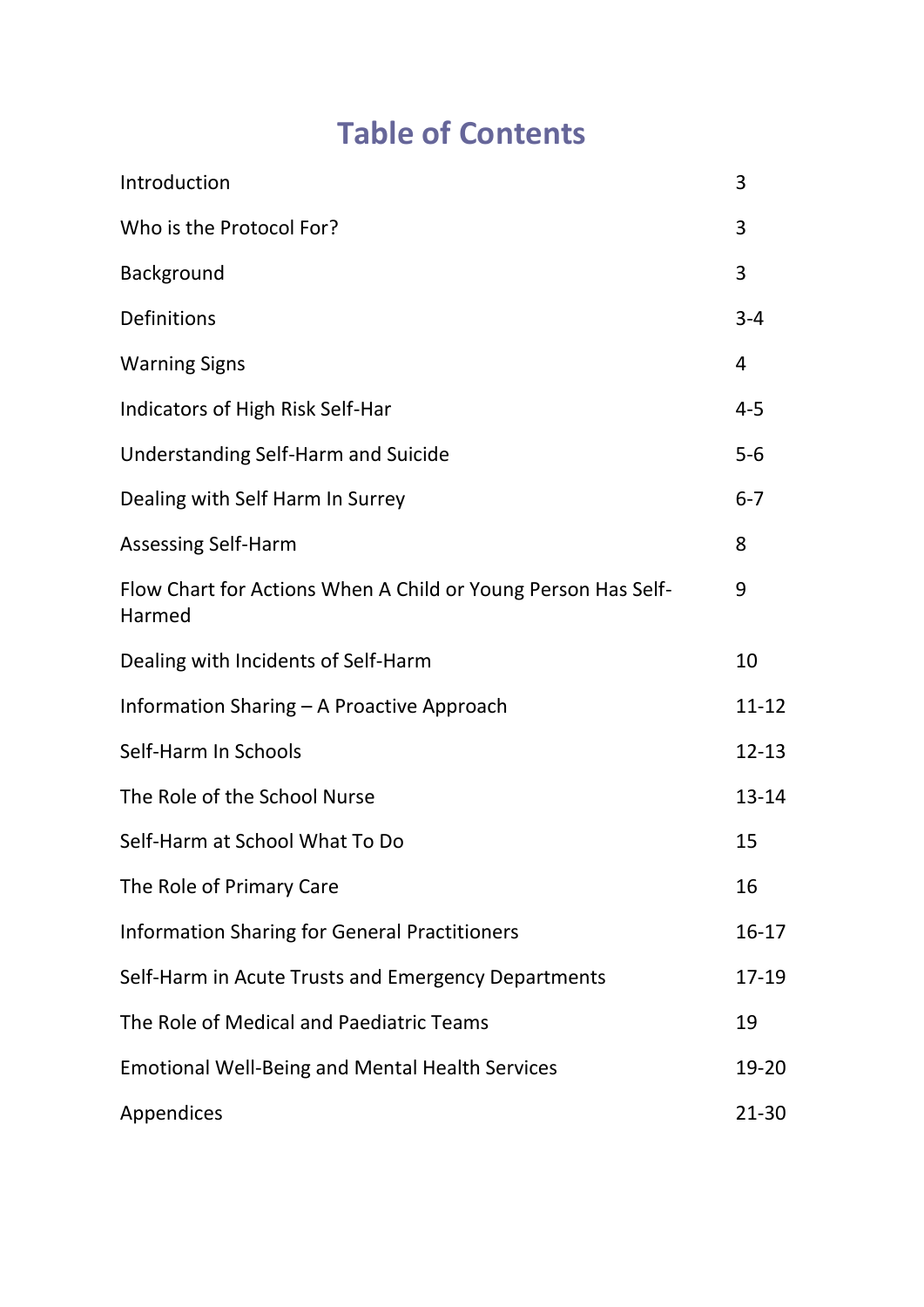# **Introduction**

This protocol is for managers and practitioners setting out the key roles and responsibilities in supporting children who may be at risk of self-harm or who have engaged in acts of self-harm. This protocol has been developed in accordance with *Working Together 2018*, *Keeping Children Safe In Education 2020*, *NICE Quality Standards* and learning from Local Child Safeguarding Practice Reviews. The aim of this protocol is to ensure the effective coordination of multi-agency responses to incidents of self-harm across Surrey.

# **Who is the Protocol For?**

This protocol is for anyone who works directly with children and young people in Surrey. This includes but is not limited to statutory and non-statutory services, universal services, targeted services and specialist services; maintained schools, including academies, free schools and alternative provision academies, further education providers of children aged 16-18 years of age, it also includes voluntary organisations and charities who provide services to children and young people.

# **Background**

Self-harm is a serious public health concern and is the reason behind many admissions to accident and emergency departments every year. The Surrey Safeguarding Children Partnership identified a need for a detailed, multi-agency self-harm protocol which would provide guidance to frontline staff in the management of incidents of self-harm. Self-harm and suicidal threats by a child/young person, places them at risk of significant harm, and should always be taken seriously and responded to without delay. Our commitment in Surrey is that we will deliver timely, consistent, proportionate and safe responses to presenting self-harm concerns.

Self-harming is **NOT** attention seeking behaviour; it is a clear indication of emotional distress and that support is needed. Self-harm is a way of coping with difficult or overwhelming situations or emotional states.

# **Definitions**

### *Self-Harm*

Self-harm is when a person intentionally hurts or harms themselves as a means of coping with or expressing emotional distress. Many describe their self-harm as a way to release overwhelming emotions. Some people plan it in advance, others act on the spur of the moment. Though some people self-harm only once or twice, others do it regularly – and it can become hard to stop.<sup>1</sup>

### *Types of Self-harm*

The types or methods of self-harm can be divided into two broad groups:

- 1. *self-poisoning:* this form of self-harm usually involves an overdose of prescribed or over-thecounter medication. A small additional percentage will have intentionally taken a dangerously large amount of an illicit drug or have poisoned themselves with some other substance.
- 2. *self-injury:* this form of self-harm is more common than self-poisoning in the population, perhaps by a ratio of 2 to 1 in teenagers. Cutting is by far the most common means. Less

 $1$  This definition is adapted from the definition provided by the Royal College of Psychiatrists. See <https://www.rcpsych.ac.uk/mental-health/problems-disorders/self-harm>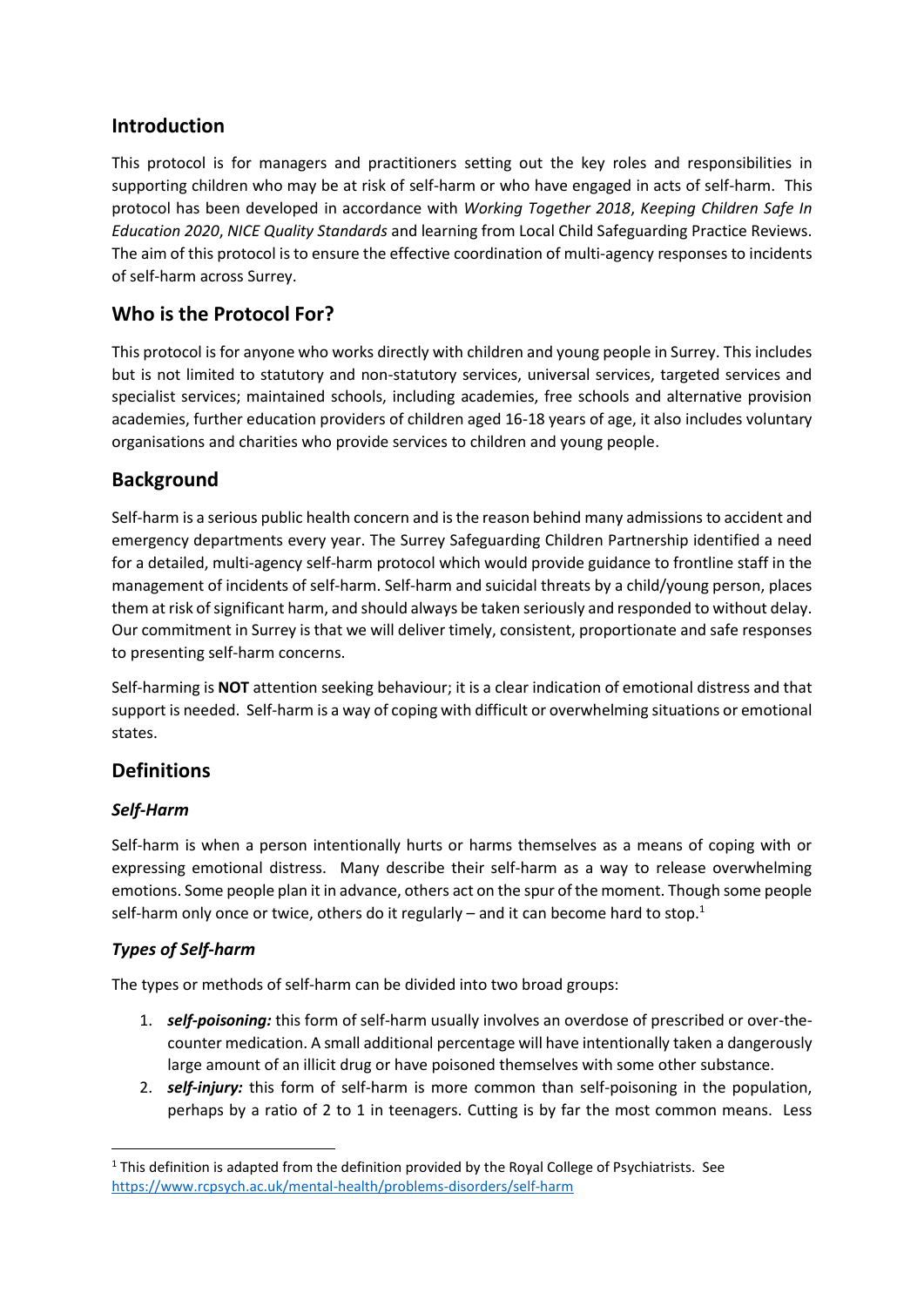common methods include burning, hanging, stabbing, swallowing objects, inserting objects, shooting and jumping from heights or in front of vehicles<sup>2</sup>

People self-harm for several reasons, including:

- **to feel better:** Self-harm can release pent-up feelings such as anger and anxiety, or, people who feel numb use self-harm as a way to feel "something"
- **to communicate their emotional pain:** Those who self-harm for this reason will obviously display their wounds as a way of reaching out for help.
- **to feel a sense of control:** People who self-harm may feel powerless and lack self-esteem. Self-harm may be used as a way to regain control. This is particularly common for those who have suffered abuse. There is often a pronounced feeling of powerlessness, self-loathing, and an absence of self-esteem.
- **to punish themselves:** People who self-harm may lack self-esteem and think they are at fault for the way they feel.<sup>3</sup>

#### **Warning Signs<sup>4</sup>**

How can you tell if someone is self-harming? People who self-harm may:

- appear withdrawn, or quieter or more reserved than usual:
- stop participating in their regular activities;
- have rapid mood changes;
- get angry or upset easily;
- have had a significant traumatic or distressing event in their lives, e.g. a breakup with a significant other; family breakdown including parental separation, etc.
- suffer poor academic/school performance when they usually do very well;
- exhibit unexplained cuts or scratches;
- wearing clothes that are inappropriate for the weather, e.g. wearing long sleeves on a hot day. (see also appendix H for signs and symptoms)

#### **Indicators of High-Risk Self-harm**

- Low mood
- Significant changes in behaviour
- Expressing hopelessness
- Low self-esteem and self-destructive thoughts
- Lack of family support
- Expressing suicidal thoughts
- Previous self-harm
- Possible abuse including neglect and sexual abuse
- Criminal and sexual exploitation
- Bullying including online bullying through social media
- Substance misuse including alcohol

<sup>&</sup>lt;sup>2</sup> Self-Harm; The short term physical and psychological management and secondary prevention of self-harm in primary and secondary care; NICE Guideline 16; 2004

<sup>3</sup> (CSP, 2014; Klonsky and Muehlenkamp, 2007; Hasking, 2010 )

<sup>4</sup> Hasking, P.A., et al., Brief report: *Emotion regulation and coping as moderators in the relationship between personality and self-injury*, Journal of Adolescence (2010), doi:10.1016/j.adolescence.2009.12.006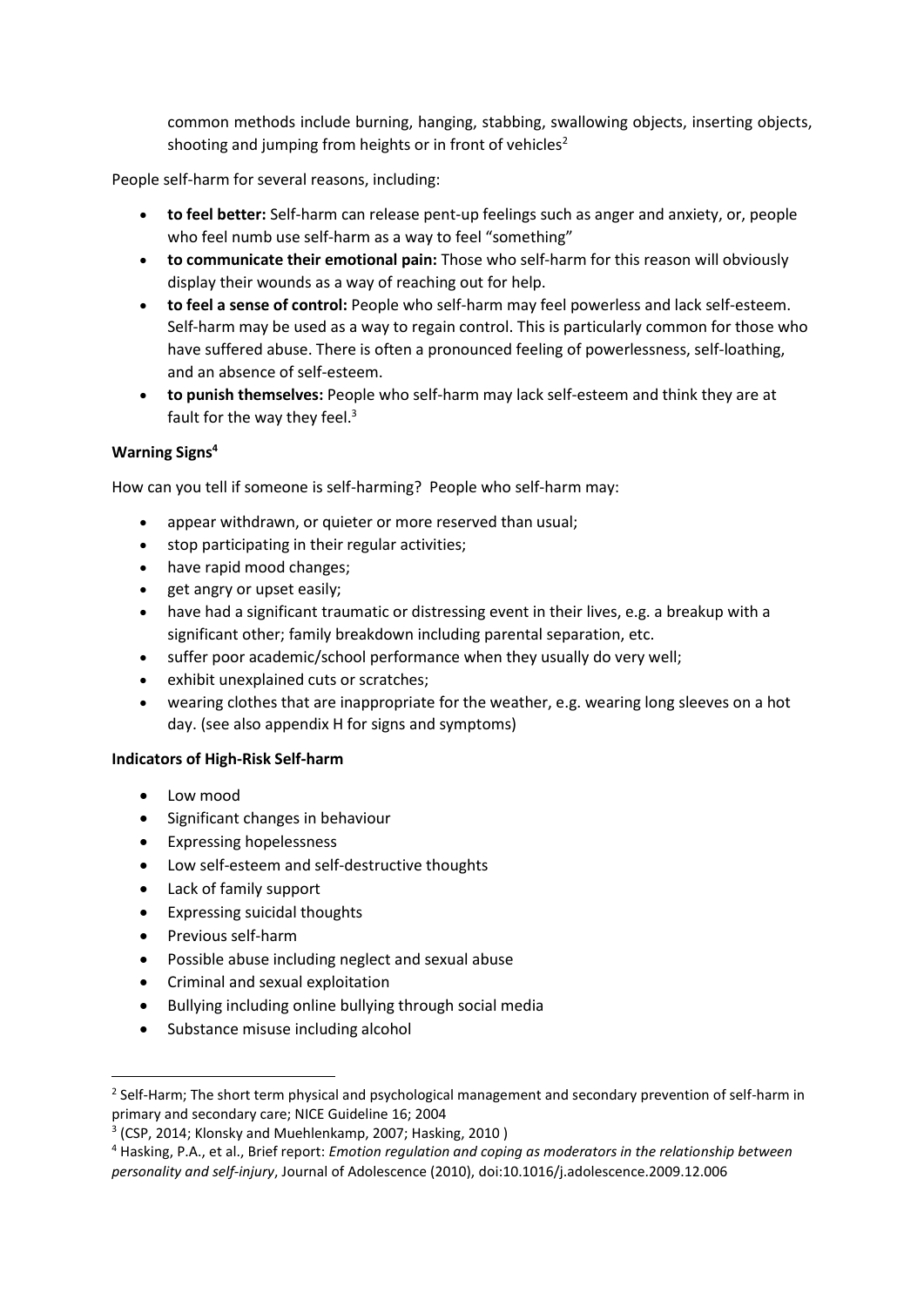- Recent history of self-harm or suicide in the friendship group
- Bereavement, especially a recent loss

The overwhelming emotional issues that may lead someone to self-harm may be caused by:

- **Psychological causes**–such as experiencing mental health problems, including depression, stress, anxiety, borderline personality disorder and eating disorders;
- **Neurodevelopment difficulties**–Children with ASD, ADHD, or learning difficulties can sometimes experience impulsive behaviour or difficulty controlling emotions which can lead to an increased risk in self-harm;
- **Children Looked After**–Children in care are at increased risk of hurting themselves as a result of a range of adverse childhood experiences (e.g. abuse and/or neglect) and continuing stress. Young adults who have left the care system at 18 years are also vulnerable;
- **Issues/difficulties with Peers** –such as being bullied, having difficulties at work or school(particularly around exam periods), 'copycat' behaviour, peer/ social media pressure, having difficult relationships with friends or family, money worries, loneliness, low selfesteem and low confidence, sadness, numbness, lack of control over their lives, parental mental health, parental alcohol and substance misuse;
- **Identity–coming to terms with their sexuality if they think they might be gay or bisexual.** gender identity, or coping with cultural or religious expectations, such as an arranged marriage.
- **Trauma**–such as physical or sexual abuse, the death of a close family member or friend (death from suicide specifically can increase the risk of self-harm), being in contact with the criminal justice system, exposure to domestic violence, or having a miscarriage.

These issues can lead to a build-up of intense feelings of anger, guilt, hopelessness and self-hatred. The person may not know who to turn to for help and self-harming may become a way to release these pent-up feelings.

# **Understanding Self-Harm and Suicide**

Self-harm is often thought to be linked to suicide. For some people, self-harm is a coping mechanism rather than a suicide attempt. However, some individuals that self-harm may go on to complete a suicide attempt and it is therefore important not to dismiss such behaviour as attention seeking or a way of coping with difficult emotions; self-harm is an indication of emotional distress, and that attention and support is needed.

Self-harm and suicide attempts are different. Suicide is an attempt to end one's life, although the distinction between the two acts may not always be clear cut. For example, a person might take an overdose of prescribed medication to get some sleep or respite from current problems but may not be too bothered if they don't wake up. They don't plan to kill themselves, but they're too tired to think through the consequences.

How is self-harm different from suicidal ideation and behaviour? From the table below (adapted from the work of Klonsky, May & Glenn, 2014),<sup>5</sup> self-harm differs from suicide attempts in frequency, methodology, severity and purpose

<sup>5</sup> *Self-harm and Suicide Centre for Suicide Prevention* https://www.suicideinfo.ca/resource/self-harm-andsuicide/ccessed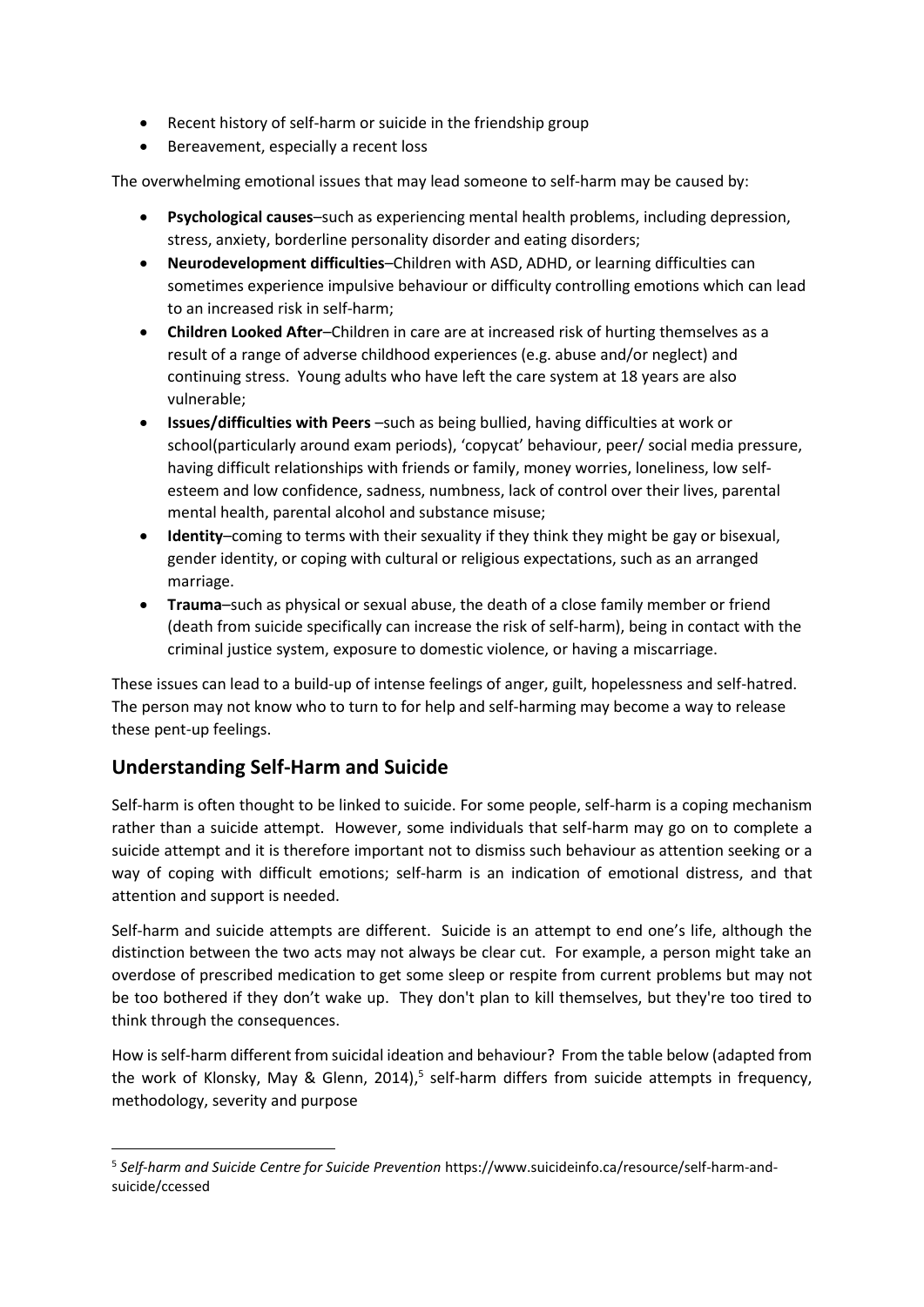|                    | Self-harm                                  | <b>Suicide attempts</b>     |
|--------------------|--------------------------------------------|-----------------------------|
| <b>Frequency</b>   | Incidents tend<br>to be<br>very            | Attempts<br>happen<br>less  |
|                    | frequent                                   | frequently                  |
| <b>Methodology</b> | Cutting, burning, self-hitting             | Self-poisoning              |
| <b>Severity</b>    | Much more severe, sometimes<br>Less severe |                             |
|                    |                                            | lethal                      |
| <b>Purpose</b>     | Done to avoid suicidal impulses            | Done with the intent to die |

The majority of those who engage in acts of self-harm do not have suicidal thoughts when selfharming. Although self-harm is not the same as suicide, self-harm can escalate into suicidal behaviours. The intent to die can change over time. One study found that almost half of people who self-harm reported at least one suicide attempt (Klonsky, 2011).

# **Dealing with Self-Harm In Surrey**

The approach to supporting children at risk of self-harm in Surrey is based on the following core principles

- The safety and well-being of children and young people is paramount
- The child and their family are at the centre of all we do
- Effective early help and support prevents risks and possible harm to children from escalating
- Our approach to self-harm will be based on an effective assessment of need and level of risk.
- Self-harm requires an effective multi-agency response which includes all agencies working together with children and families to ensure the safety of children and young people. This involves all key agencies
	- $\circ$  Being proactive in sharing information appropriately, with consent, with services supporting the child (such as the child's GP, school, Child Emotional Well-being and Mental Health Services (EWMHs), Children's Services) so that the child is safeguarded and supported.
	- o Working in partnership with children, young people and their families
	- $\circ$  Working effectively with voluntary organisations who support children and young people in Surrey
- Schools and education providers play a key role in safeguarding children and promoting their welfare and are an essential part of the team around a child and their family.
- Schools need to know if a child in their care is experiencing emotional distress and is at risk of selfharm and should be informed at the earliest possible opportunity, with appropriate consent from the child and their parents/carers

### **Workers dealing with Self-Harm**

Many children and young people who harm themselves have concerns about getting help. They may feel that professionals do not understand why they have harmed themselves and why their behaviour may continue even when offered support.

If self-harm is disclosed it is always important to treat the child or young person with respect and not to judge, but to listen and support as needed. Assumptions should not be made about the reasons for self-harm and each episode needs to be treated with sensitivity, seeking to understand the circumstances and triggers for self-harming behaviours.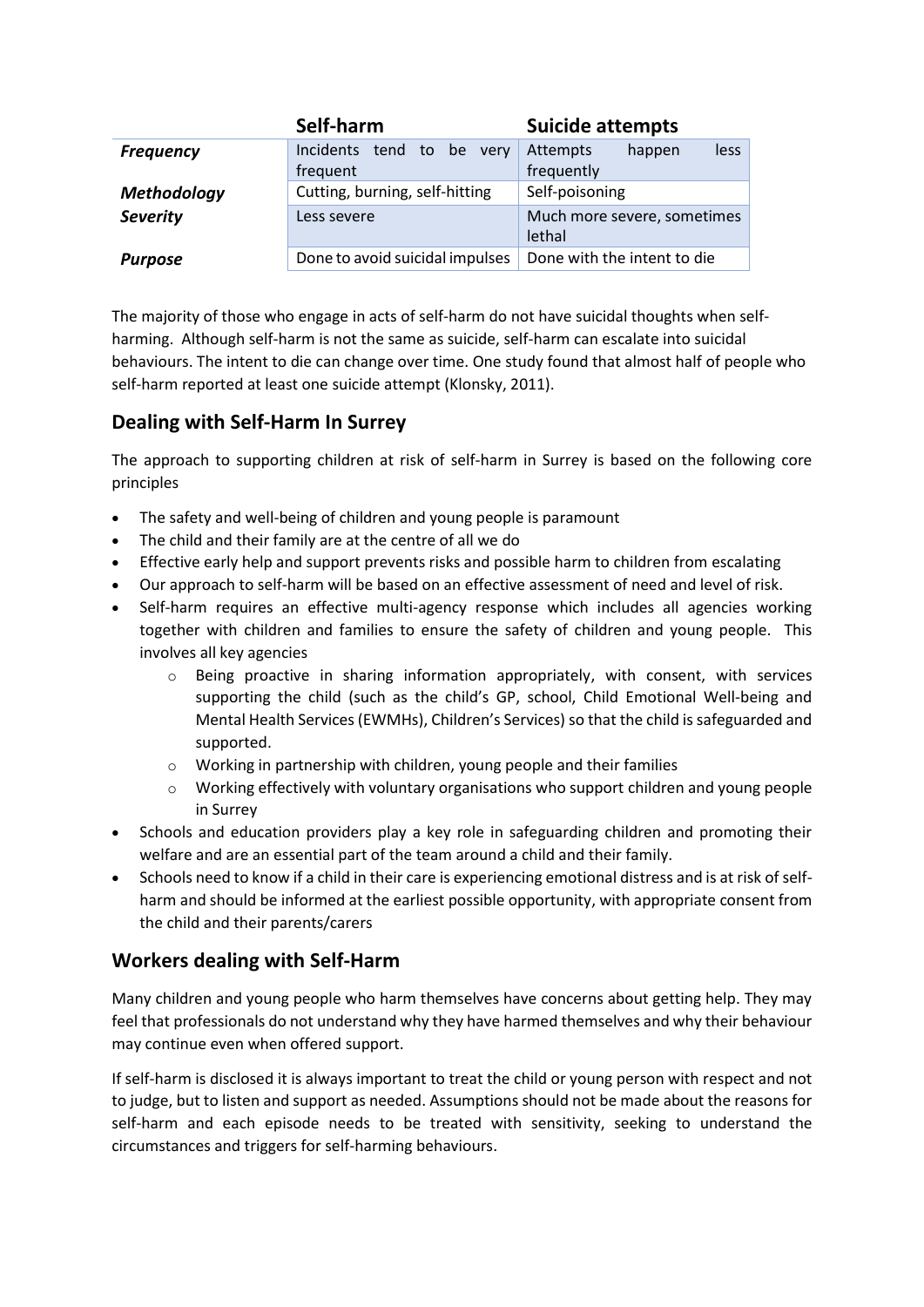Many children and young people who end their lives by suicide have self-harmed in the past, and for that reason, each episode needs to be taken seriously and assessed and treated in its own right.

#### *Dealing with Disclosures*

When a worker becomes aware of concerns regarding a child or young person who is self-harming or who has expressed suicidal ideation, it is important that

- The worker records, reports and discussed the information with their line manager/designated safeguarding lead (DSL) immediately
- The appropriate worker should assess the level of risk using the information and evidence available and makes a decision regarding the appropriate course of action to safeguard the child and any other children who may be affected
- In situations where children and young people are competent to give consent, consent to share information should be sought. The worker should outline the reasons why the information needs to be shared, explaining with whom the information will be shared and how the information will be used to support the child or young person.
- If consent is not given, an assessment of the level of risk must be taken and if the decision is made to share information without consent, for the purpose of safeguarding the child or young person, this must be recorded, with a clear rationale for overriding consent.
- The appropriate worker should normally contact parent/carers unless it would increase the risk of harm. If parents/carers are not informed this should be clearly recorded with the reason why.
- Along with informing the child's parents, the worker should inform the child's school, so that the child and other children can be safeguarded and supported. If the decision is taken not to inform the school, this should be clearly recorded with the reason/s why.

Please see the risk assessment flowchart on the following page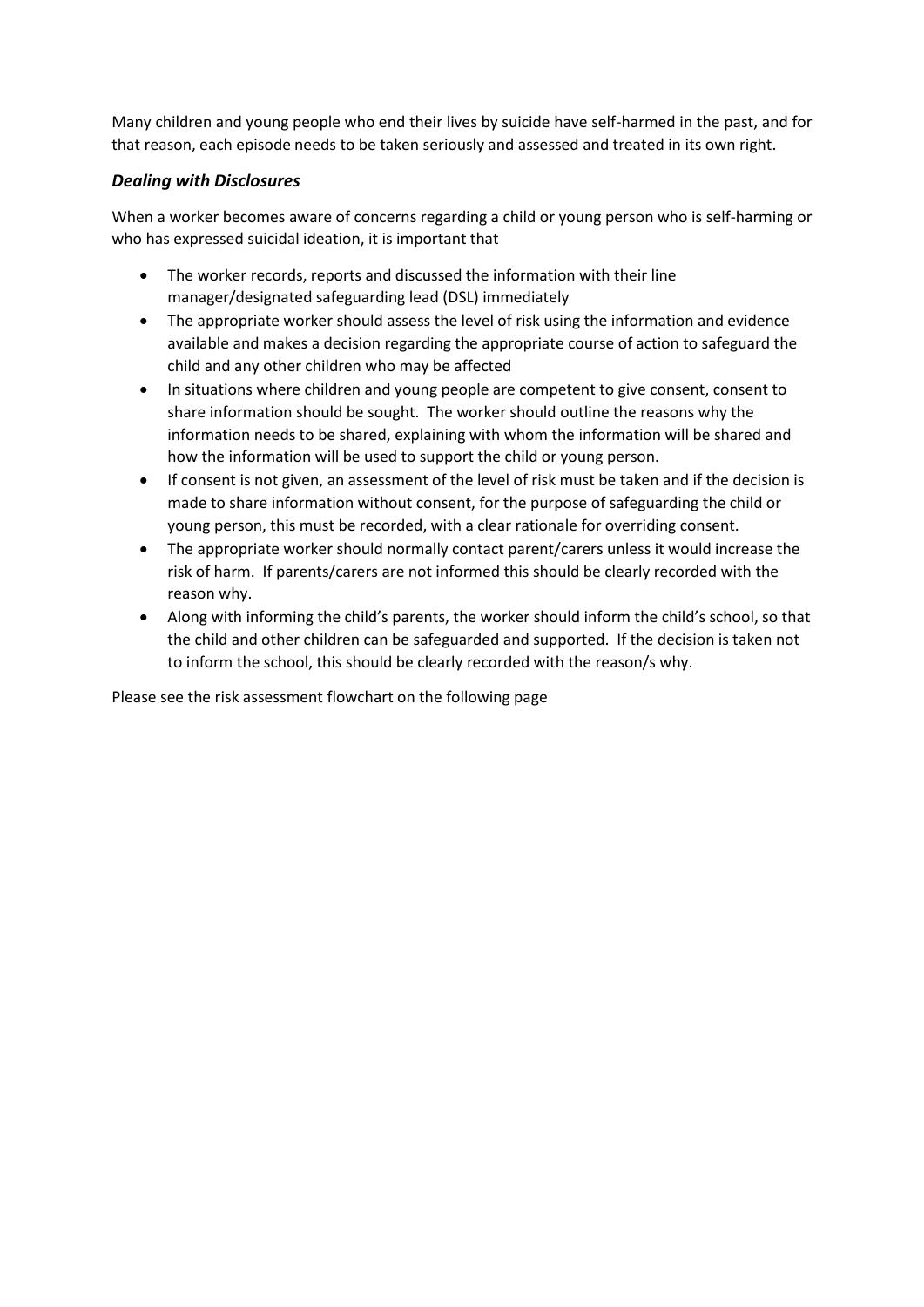#### **Assessing Risks Relating to Self-Harm**

**Level 3 Medium Risk (incidents of self-harm are medium risk: i.e. Children with complex needs)** For example, a one-off incident that caused harm and/or expression of intent for further self-harm.

#### **Always**

• Contact EWMH SPA or PMHT in schools

If there are safeguarding concerns, where there are other factors around parenting capacity, environmental factors, complex emotional needs, developmental factors

- Contact the C-SPA (obtain consent where possible; where consent is not possible information may be shared but you must record the reason for sharing)
- The child's school should be informed with consent

#### **Level 4 High Risk (children in acute need)**

Children are at risk of significant harm, if one of the below applies

- The child's actions could result in their death, or serious injury requiring admission to hospital
- Support and interventions have failed to reduce the risk of self-harm and suicidal ideation
- Evidence and risk factors suggest that the level of emotional and psychological distress, including environmental factors form part of the self-harm or suicidal behaviour (including neglect or abuse at home, peer abuse, bullying or trolling online, exposure to self-harm or suicidal ideation online, criminal or sexual exploitation etc.)

#### **Always** contact CAMHS SPA

Contact the C-SPA where there are other factors, around where there are other factors aroundparenting capacity, environmental factors, complex emotional needs, developmental factors:

Contact the C-SPA (obtain consent where possible; where consent is not possible information may be shared but you must record the reason for sharing)

The child's school should be informed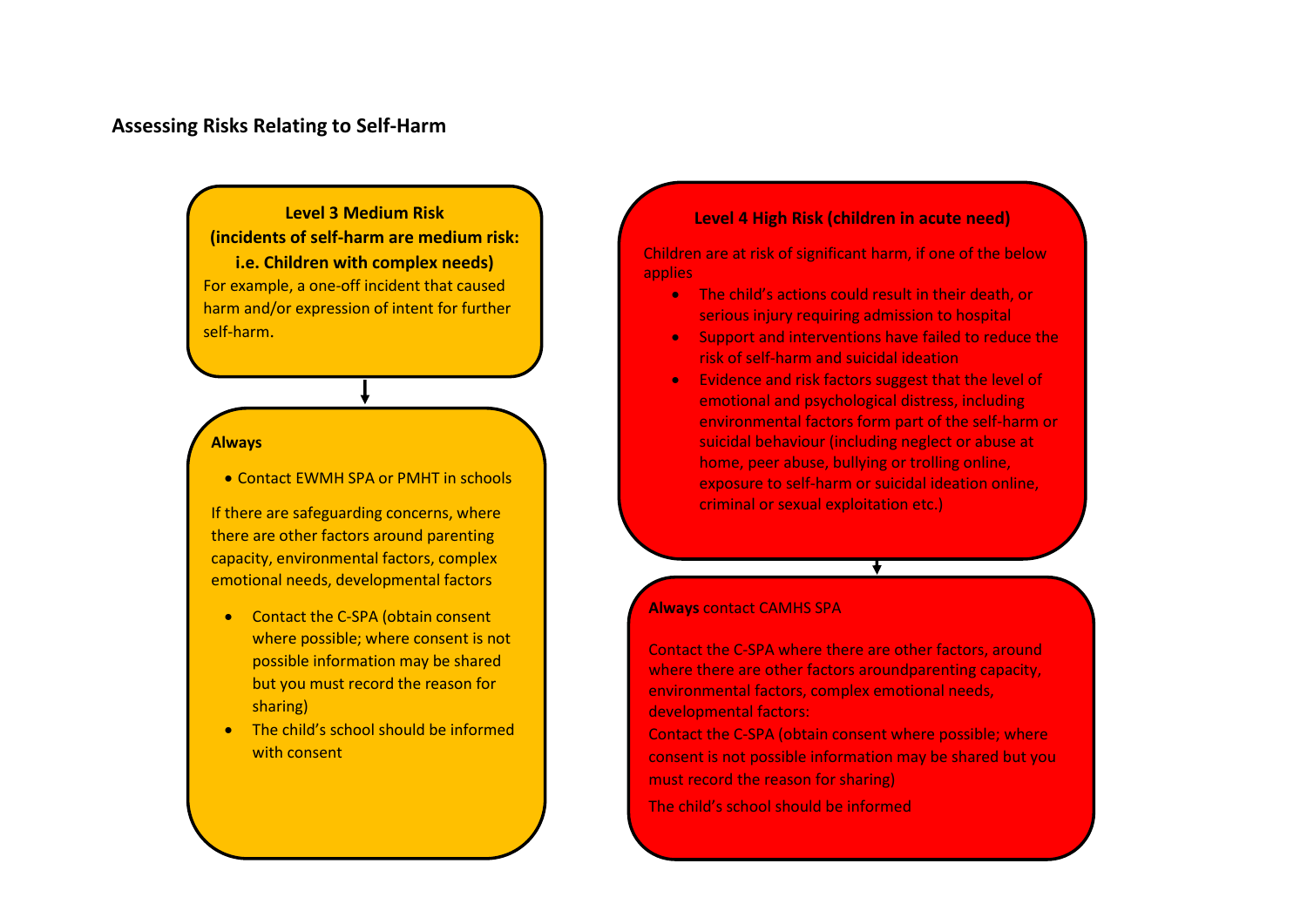If a child is thought to be in immediate danger, a request should be made to the Children Single Point of Access and other relevant agencies. Where a notification has been received via Request for Support Form (RFS) into the CSPA and has been allocated to either the Early Help Hub or Multi-Agency Partnership services this flowchart will be followed (see Appendix A for managing incidents of self-harm when the child has an allocated social worker)





The advisor within MAP or EHH will:

• Request a Daily Discussion with CAMHS (10am daily) and provide an oversight of the situation and request additional information to support a decision for the child.



The allocated advisor (working in either MAP or EHH) will:

- Carry out the enquiries requested by the manager and record the advice provided by professionals within the Daily Discussion.
- The advisor will establish that the child is safe and well.
- The advisor will seek to gain consent from the parent or child (where appropriate to share the information with school).



Where consent has been gained to share:

- The advisor will email the DSL a self-harm notification (see template). This will include a brief outline and any action taken by the EHH or MAP.
- The email will be copied into the main body of the contact.

Every attempt to gain consent will be made, this will include outlining the importance of sharing with school to enable support to be provided.

If consent has not been gained to share the advisor will record the reason within the body of the contact.

If on review the information is considered to meet Level 4 of the threshold of need this will be escalated immediately to the relevant assessment team.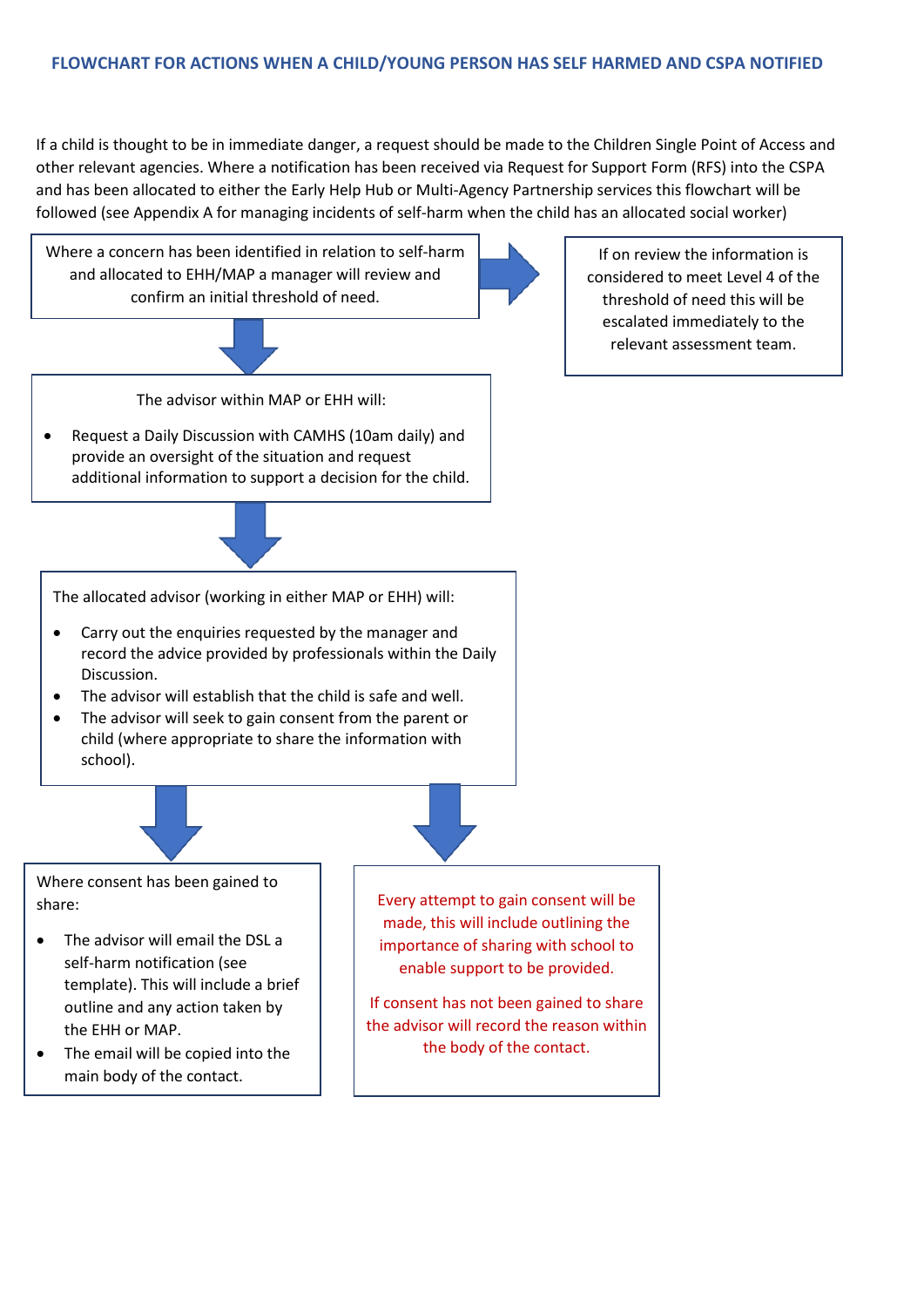# **Dealing with incidents of self-harm**

Self-harm must always be treated as a complex need (level 3) which requires targeted support in accordance with the *Effective Family Resilience Model*. In some cases, self-harm will also be a safeguarding issue requiring specialist support (level 4).

If a worker is aware that a child or young person, has self –harmed they must:

- 1. Listen calmly (**Assess**)
- 2. Seek first aid treatment if necessary (**Manage**)

3. Encourage the young person to speak to parents/carers as soon as possible (**Inform**). Workers are expected to inform the child or young person's parents or carers as soon as possible, unless there is a good reason not to do so (for example, informing the parents/carers would place the child at additional risk of harm). If the decision taken not to inform the child or young person's parent/carers this must be recorded along with the reasons for not sharing this information. Please note the points above regarding seeking consent.

4. Incidents of self-harm which result in severe, significant harm may need medical treatment and should be referred to the C-SPA and Emotional Well-being and Mental Health Services for on-going therapeutic support.

5. Contact other professionals for advice. This should include the child or young person's school and may include Emotional Well-being and Mental Health Services (EWMH SPA or PMHT in schools), the School Nurse, and/or the Children's Single Point of Access (C-SPA). (**Assess**)

6. Work with students and their families to ensure appropriate support is in place to address both the self-harming and the underlying issues. (**Manage**)

7. Monitor the situation and communicate regularly with parents/carers. (**Inform**)

8. Support other children and young people who may be affected (**Assess**)

9. If the self-harm incident has involved ingestion, do not to give anything to the child or young person to make them sick or make them want to go to the toilet or flush out their stomach or bowels, the child or young person will need to be assessed in hospital. Details about what has been taken and when must be shared with medical staff.

# **Information Sharing: A Proactive Approach**

The Surrey Safeguarding Children Partnership is committed to ensuring that all agencies work together so that children who experience self-harm receive appropriate help and support at the earliest possible opportunity. Learning from local child safeguarding practice reviews demonstrate how important it is for services to share information effectively and in a timely way. Effective early help and support requires that all workers and agencies are skilled to confidently gain consent and are able to share information appropriately so that needs, and risks are identified, support is offered, and children and young people are safeguarded.

Concerns about information sharing and confidentiality must not be a barrier to the effective safeguarding of children. *Working Together 2018* chapter 1, paragraph 26 reminds us that,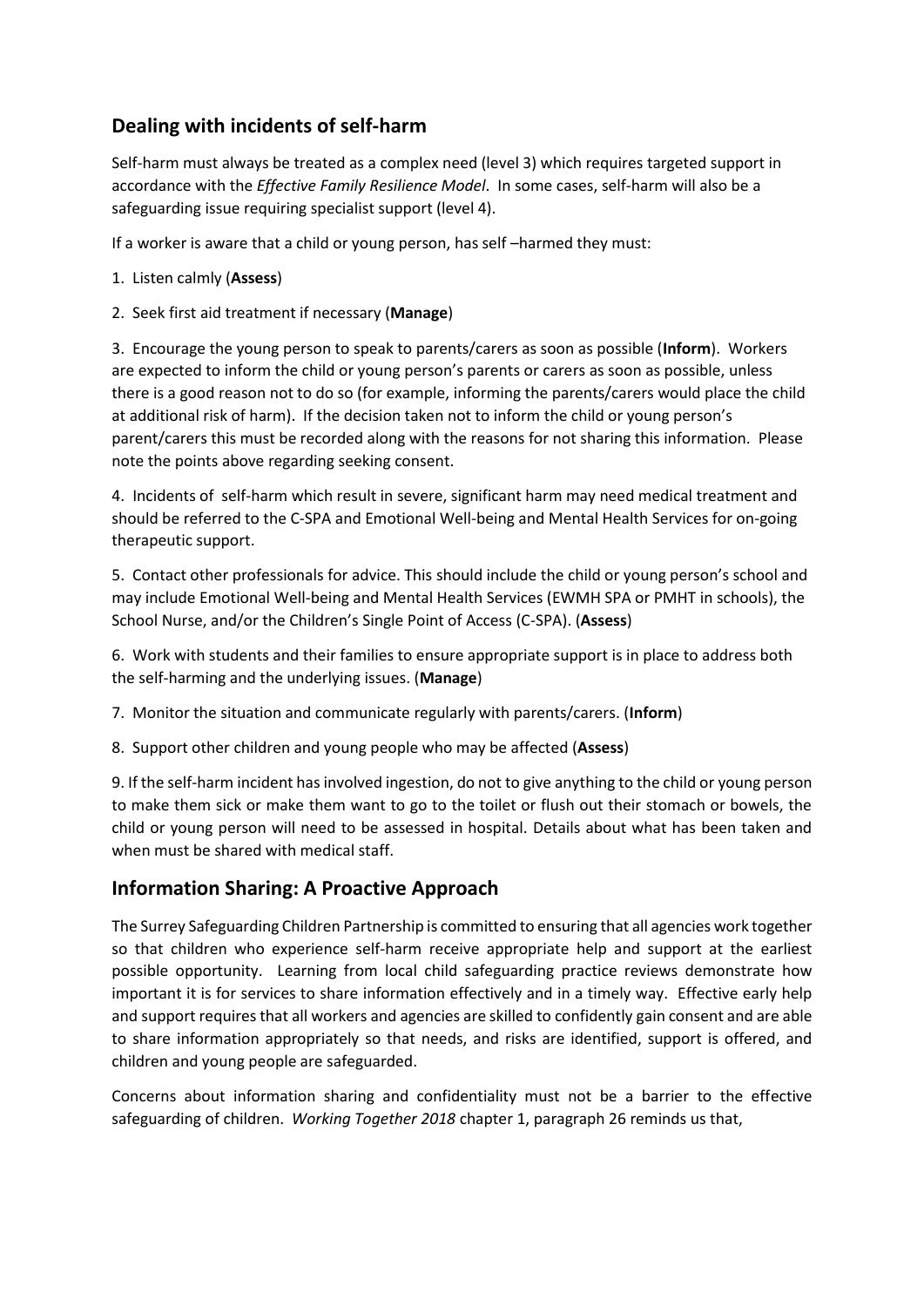Fears about sharing information must not be allowed to stand in the way of the need to promote the welfare, and protect the safety, of children, which must always be the paramount concern.<sup>6</sup>

In Surrey, the multi-agency threshold document, *'Effective Family Resilience Surrey - Every Child in Surrey Matters Surrey'* highlights, where consultation is required when working with and sharing information with other services:

'Information should be shared in the spirit of openness, transparency and honesty between practitioners, the child and their family; however it is important that you have due regard for the principles of confidentiality and parental consent<sup>7</sup>

In situations where there are indications that early help or targeted support is needed to address current concerns and prevent further incidents, *Effective Family Resilience Surrey - Every Child in Surrey Matters Surrey,* notes, that

Where the family needs other services to support them, the agency must seek consent from the family and then contact can either be made directly to the other agency or, using the Early Help Hub, advice can be sought about the other services that can be approached'.

Parents should always provide written consent for any referrals and for practitioners to share information. In the spirit of openness and respect it is important that we ask young people who demonstrate understanding and competency<sup>8</sup>, especially those aged over 15, to also give their  $r$ onsent $9$ 

#### And

New referrals for service and referrals on closed cases should be made by completing the Children & Families Multi Agency Request for Support Form attaching copies of the Early Help Plan (where completed) and emailing to the Children's Single Point of Access secure email address: [cspa@surreyccgov.uk](mailto:cspa@surreyccgov.uk)

'Unless there is immediate risk of significant harm, the family should be consulted by the referrer and informed of the referral'<sup>10</sup>

Statutory guidance, *Working Together To Safeguard Children 2018*, states that

Wherever possible, you should seek consent and be open and honest with the individual from the outset as to why, what, how and with whom, their information will be shared. You should seek consent where an individual may not expect their information to be passed on. When you gain consent to share information, it must be explicit, and freely given. There may be some circumstances where it is not appropriate to seek consent, because the individual cannot give consent, or it is not reasonable to obtain consent, or because to gain consent would put a child's or young person's safety at risk.<sup>11</sup>

<sup>6</sup> Ibid

<sup>7</sup> December 2020 *'Effective Family Resilience Surrey - Every Child in Surrey Matters Surrey',* section 5, p. 14 <sup>8</sup> Although Gillick competence is primarily a Health tool, using the same measures, one can assess the young person's competency to consent to an assessment

<sup>9</sup> December 2020 *'Effective Family Resilience Surrey - Every Child in Surrey Matters Surrey',* section 5, p. 14  $10$  ibid

<sup>11</sup> HM Government, July 2018, *Working Together To Safeguard Children: a guide to inter-agency working to safeguard and promote the welfare of children*, p. 20, Crown Copyright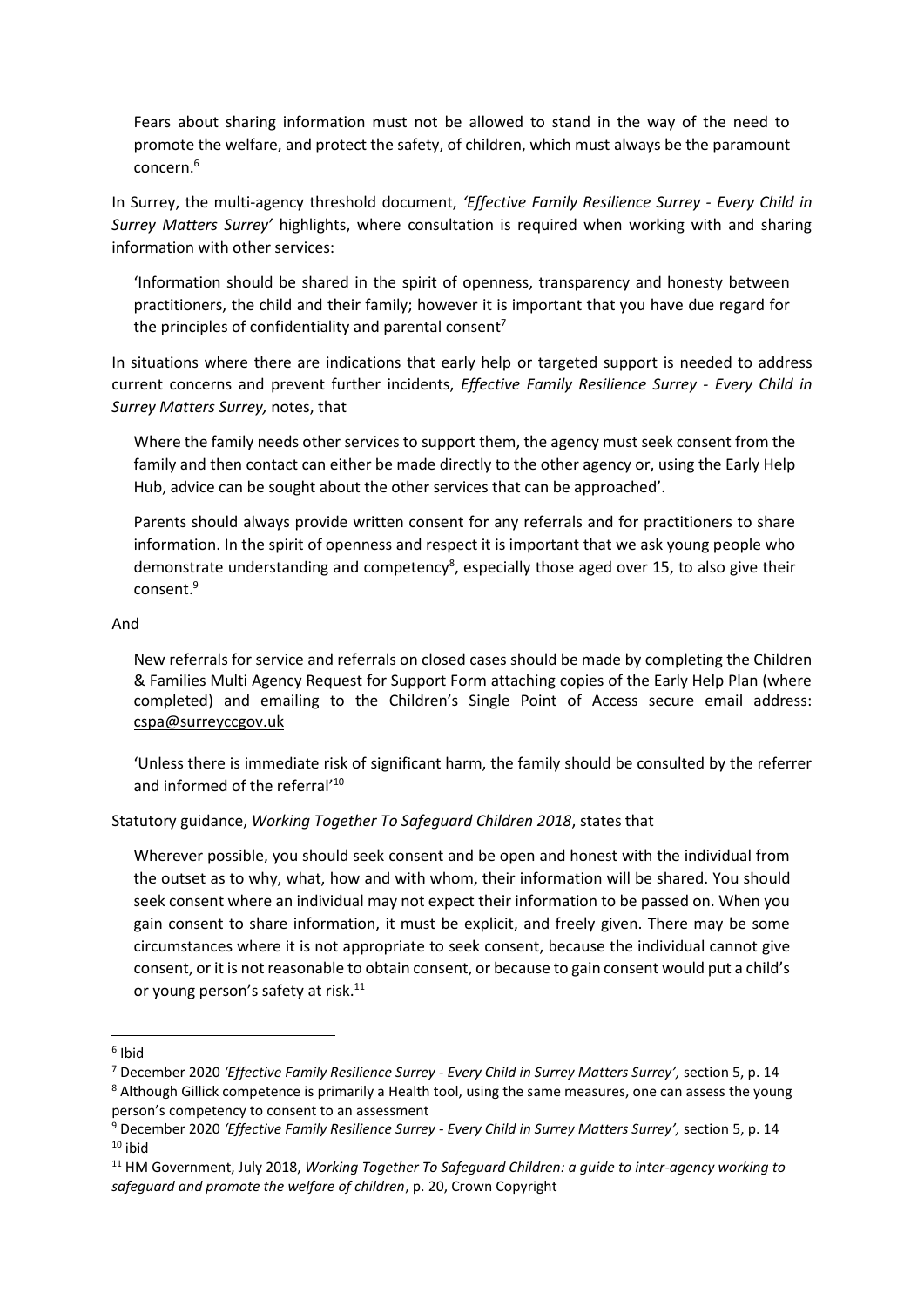The Surrey Effective Support Screen should be used by practitioners to describe risk and need and inform decision making and information sharing.

Please see the referral form in Appendix B.

It is always good practice to seek agreement to share information from the child and/or their parents/carers. If a child is at risk of significant harm as a result of self-harm, then information **MUST** be shared with key agencies who are part of the team around the child including, but not limited to

- The parents/carers (except in cases where sharing this information would place the child at additional risk)
- Children's social care
- The school or educational setting (see below)
- The GP
- The School Nurse
- Emotional Well-being and Mental Health services (CAMHS)
- Other identified agencies that play a key role in safeguarding the child and promoting their welfare, who may be part of the safety plan to protect the child,

# **Self-Harm in Schools: The Essential Role of Schools in Safeguarding**

Schools are in *loco parentis*. This is a legal term meaning that schools and education providers are in the place or position of parents when pupils are left in their care. The Children Act 1989 provides that teachers have a duty of care towards the children under their supervision, as well as a role in promoting the safety and welfare of the children in their care. The level of this duty of care is measured as being that of a 'reasonable parent.'

# **The Role of the Designated Safeguarding Lead (DSL) in Schools**

Every school and college should have a designated safeguarding lead who will support staff to carry out their safeguarding duties and who will liaise closely with other services such as children's social care.<sup>12</sup>

All staff should be aware of indicators of abuse, harm and exploitation, which may signal that children are at risk from, or are involved with serious violent crime. These may include increased absence from school, a change in friendships or relationships with older individuals or groups, a significant decline in performance, signs of self-harm or a significant change in wellbeing, or signs of assault or unexplained injuries.<sup>13</sup> The DSL (and any deputies) are most likely the most appropriate person to advise on the school's or college's responses to safeguarding concerns.

The following principles underpin the school's response to self-harm:

- Duty of care is, as always, paramount.
- The child or young person is central to the whole process and should be given appropriate priority by all involved.
- All school colleagues will adhere to a consistent response to and understanding of self-harm.
- The emotional wellbeing and mental health of the child and young person must be supported, and harm minimised.

<sup>12</sup> Keeping Children Safe in Education 2021

<sup>13</sup> Keeping Children Safe in Education 2021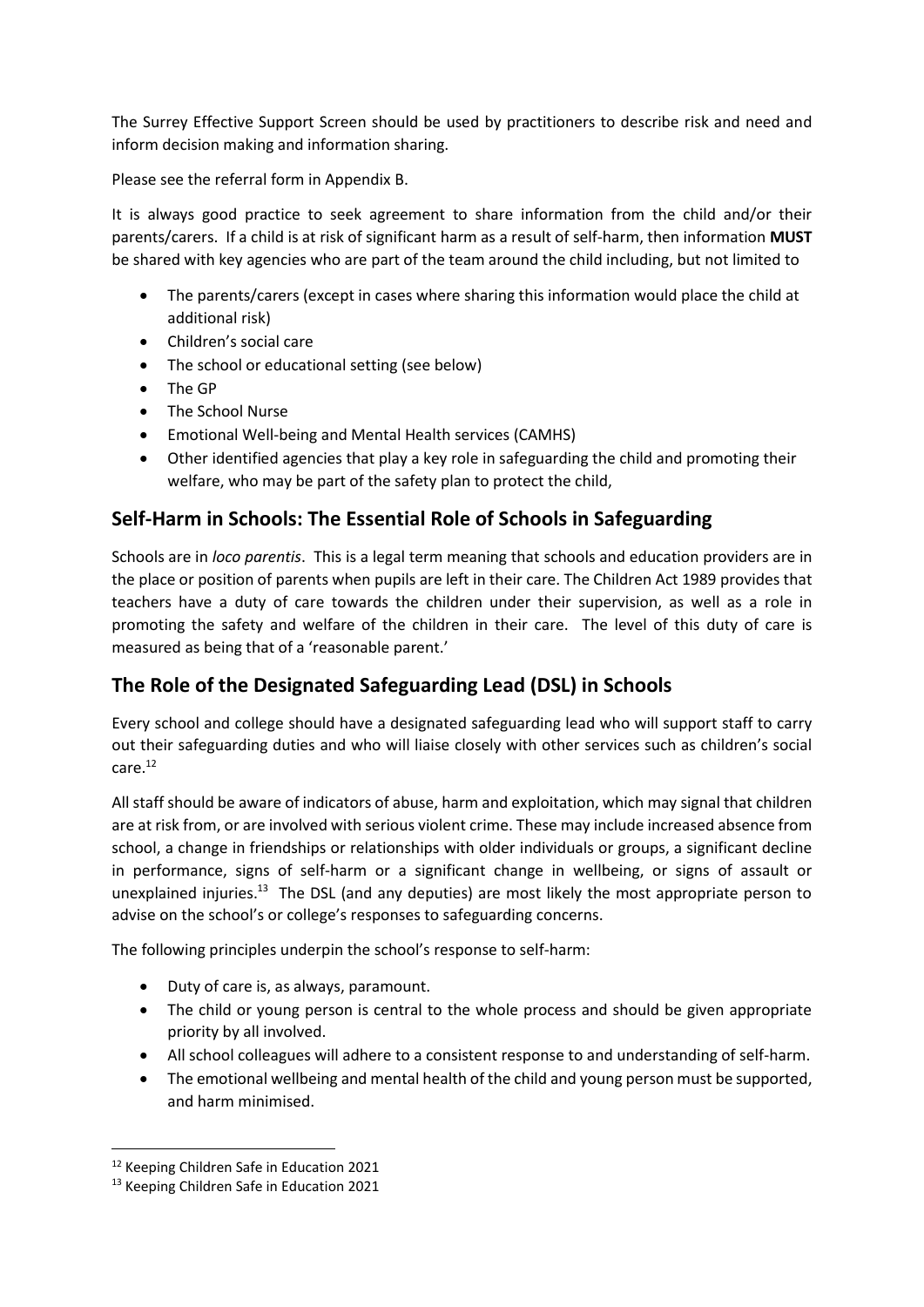• The child or young person will be supported to access service(s) which will assist the child or young person with opportunities and strategies for hope and recovery from the effects of selfharming and the risk of future harm minimised.

It is reasonable that in incidents of self-harm, that schools have sufficient information to enable them to safeguard the child who has experienced self-harm and to safeguard the other children in their care.

#### **Each school should have in place guidance to staff for dealing with incidents of self-harm.**

Each school should ensure that their Home School Agreement with parents/carers includes the expectation that information regarding anything that significantly affects the child's physical and emotional well-being must be shared with the school. The school should also provide parents/carers with assurances that such information will be used sensitively and appropriately to safeguard their child and the other children at the school. The school's response to self-harm should be developed in accordance with the Healthy Schools Approach.

Confidentiality is very important to young people; however, staff must remember that they cannot promise total confidentiality, in line with statutory guidance and their institution's safeguarding policy. Staff should respect wishes around confidentiality if possible, but young people's health, safety and welfare are paramount. If, as a teacher, you become aware that a student is self-harming, you are obliged to share this with your school's designated safeguarding lead. This information would usually be shared with parents/carers too, unless sharing this information would pose a risk of greater harm to the child (e.g. where there is possible abuse at home).

It is important for the DSL to discuss the need to tell parents/carers and other services (e.g. Children's Services) with the child or young person and to listen carefully to any fears they may have. The DSL should explain why the information needs to be shared, how information will be used to support the young person, how they will be involved in the process and seek consent for this information to be shared. A decision should be made in line with the school's safeguarding policy and statutory guidance. Students should be informed when the school contacts parents or carers about self-harm. Self-harm can be a way of feeling in control; by not involving the child the school may exacerbate the student's distress. It may be helpful to invite the parents or carers into school to talk with staff and the student together to try and make sense of the self-harming behaviour and think about ways of supporting the young person. Parental involvement is essential because parents/carers need information so that they can support their son or daughter and access further help and support.<sup>14</sup>

# **The Role of the School Nurse**

School Nurses and their teams have an important role to play in supporting the emotional and mental health needs of school age children and are equipped to work in the community, family and individual levels. Their skills cover identifying issues early, determining potential risks and providing early intervention to prevent issues escalating. Student feedback indicates how much they value the trusted adult role, face to face intervention and other support provided through school nursing teams (PHE 2015).

The school nursing service in Surrey's maintained schools is provided through the 11 borough 0-19 teams. Every school can access their school nurse through their local 0-19 team. If schools are

 $14$  ibid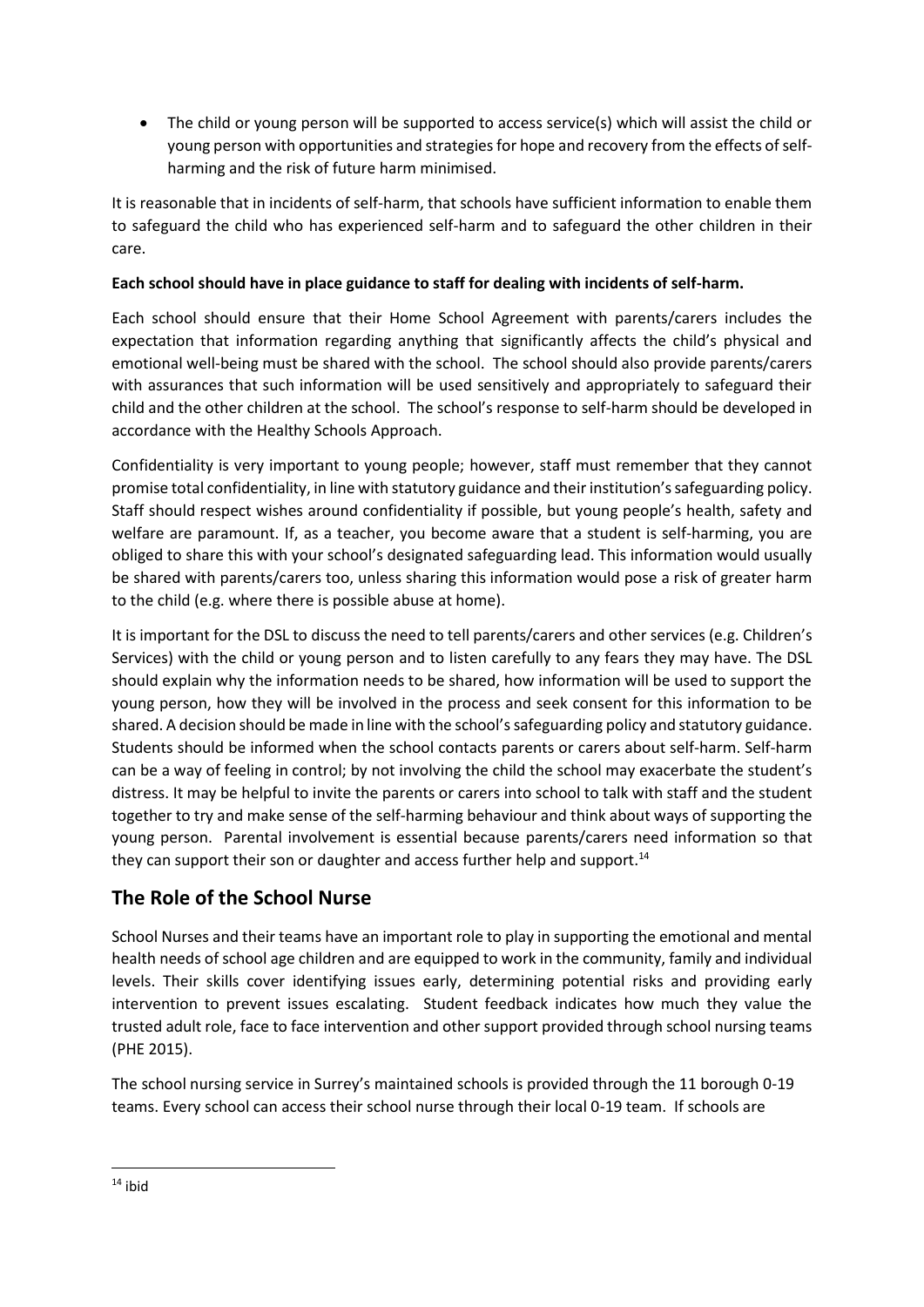unclear of who their school nurse is, they can contact the 0-19 advice line on 01883 340922 who will provide contact details.

Most secondary schools facilitate a school nurse 'Drop In' service. This school nurse contact provides an opportunity for ad hoc 'Drop In' appointments or a more structured booked appointment system. Nurse visits to individual schools may vary in length of time from a lunch hour to a school day. This is dependent on the needs of the school and accommodation that school can provide.

The Drop-In service provides an opportunity for the school nurse to contact students who may have self-referred or been referred by school staff, other professionals or parents. The majority of students present with emotional well-being issues, which may include self-harming behaviours. School nurses who run the Drop-In clinics receive regular emotional/mental health updates and are assessed to deliver this service under the 'School Nurse Drop In Competency Framework'.

Please see the Appendix F: School Nurse Support Pathway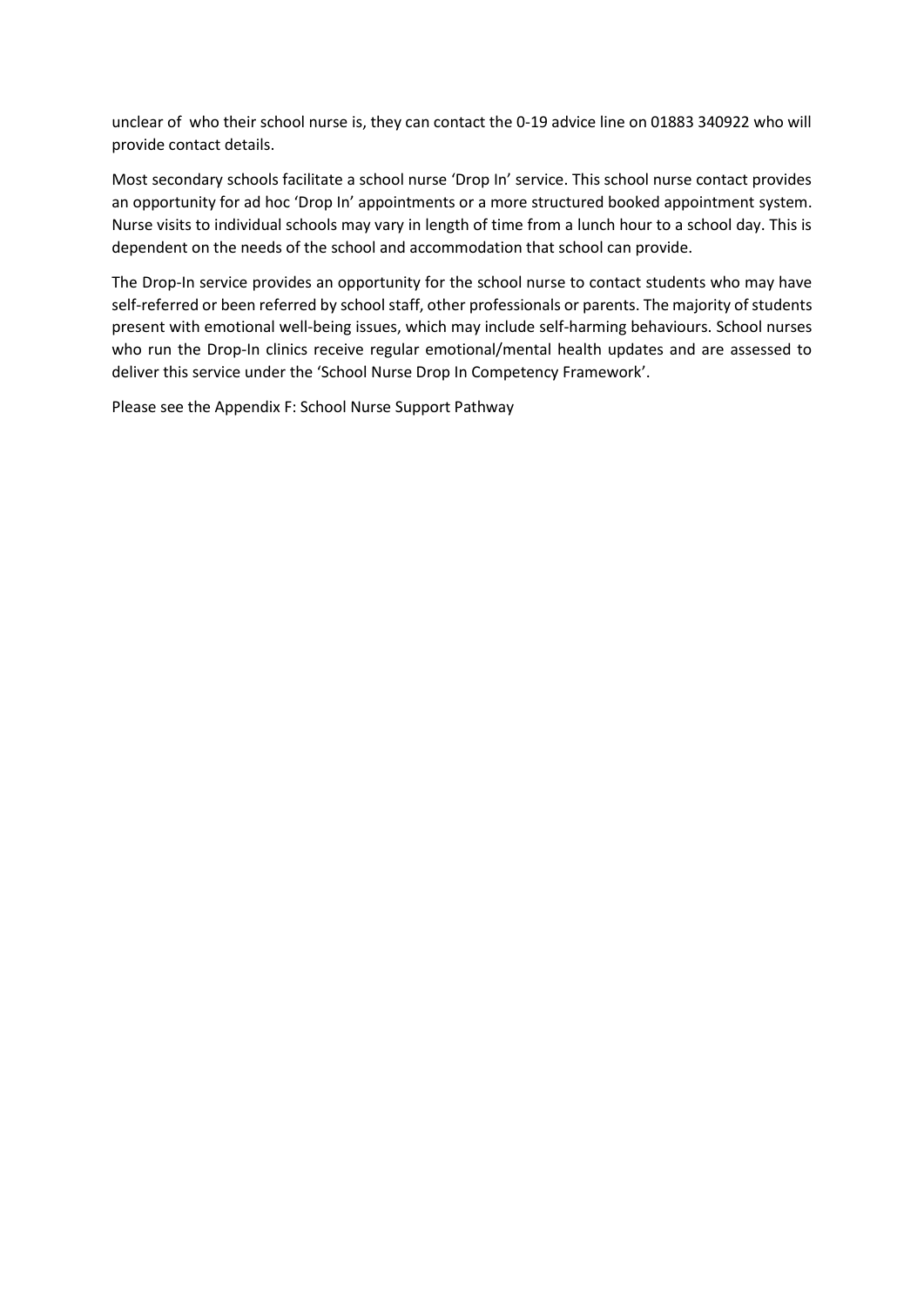# **Self-harm at school: what to do?**

# **To be used in conjunction with the school's safeguarding policy**

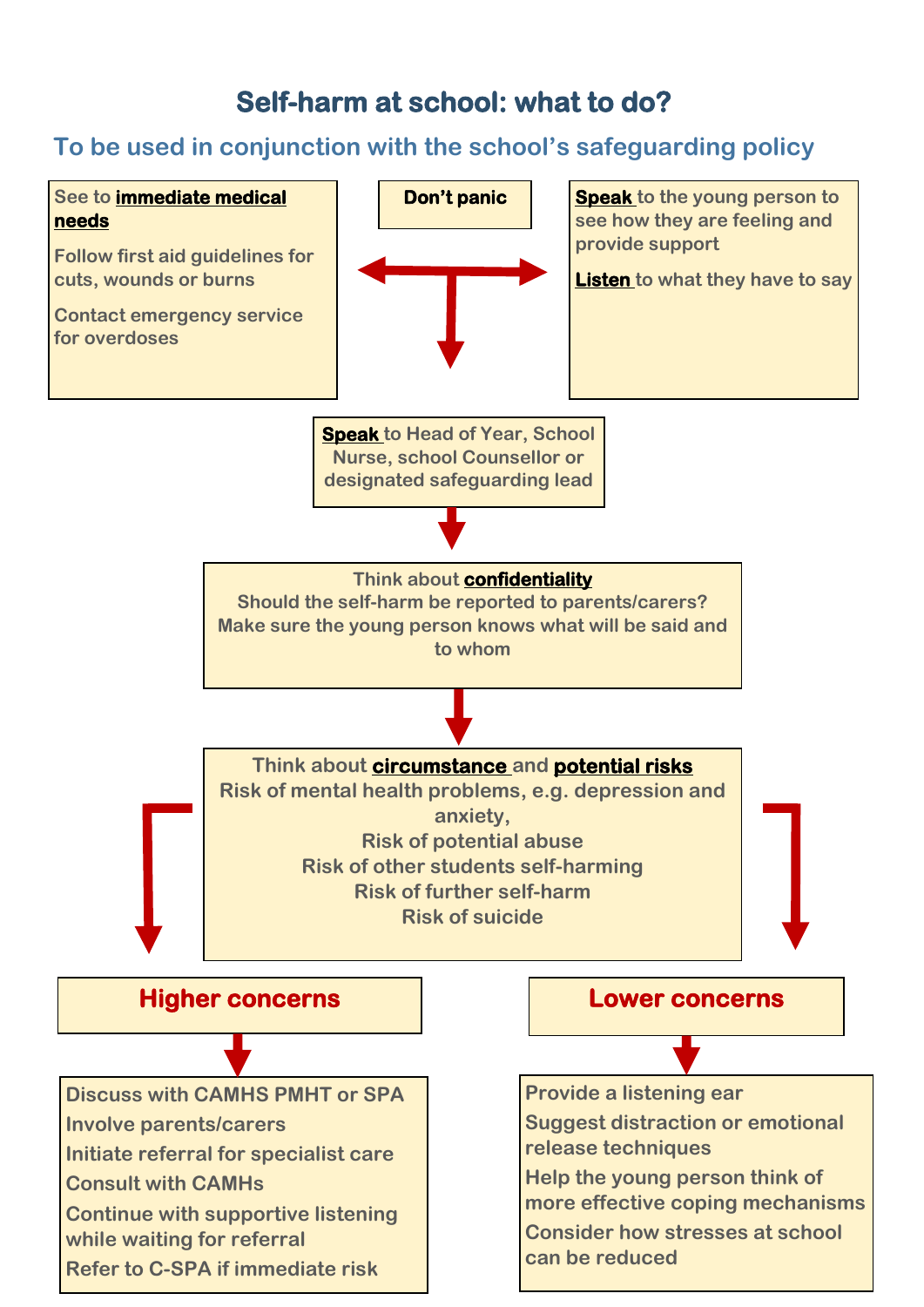# **The Role of Primary Care – GP Surgeries in Assessing and Treating Self-Harm**

Primary care has an important role in the assessment and treatment of people who self-harm. Careful attention to prescribing drugs to people at risk of self-harm and their family could also help in prevention.

When a child presents in primary care following an episode of self-harm, healthcare professionals should urgently establish the likely physical risk, and the person's emotional and mental state, in an atmosphere of respect and understanding.

All people who have self-harmed should be assessed for risk, which should include identification of the main clinical and demographic features and psychological characteristics known to be associated with risk, in particular depression, hopelessness and continuing suicidal intent. The outcome of the assessment should be communicated to other staff and organisations who become involved in the care of the young person.

In the assessment and management of self-harm in primary care, healthcare professionals should refer young persons for urgent treatment to an Emergency department, if assessment suggests there is a significant risk to the individual who has self-injured.

In most circumstances, children who have self-poisoned and present to primary care should be urgently referred to the nearest Emergency department, because the nature and quantity of the ingested substances may not be clearly known to the person who has self-poisoned, making accurate risk assessment difficult.

If there is any doubt about the seriousness of an episode of self-harm, the general practitioner should discuss the case with the nearest Emergency department consultant, as management in secondary care may be necessary.

Consideration should be given to the child's welfare during transportation to any referral organisation and, if necessary, this should be supervised by an appropriate adult where there is a risk of further self-harm or reluctance to attend other care centres, or the child is very distressed.

### **Information Sharing for General Practitioners**<sup>15</sup>

Confidentiality is central to the trust between doctors and patients and an essential part of good care. Without assurances about confidentiality, children and young people, as well as adults, may be reluctant to get medical attention or to give doctors the information they need to provide good care.

As noted above, young people may be particularly concerned about keeping confidential information from their parents, schools, children's services, the police and other statutory agencies. Young people, parents and other adults receiving psychiatric care, and other vulnerable people might have similarly increased concerns about sharing confidential information.

However, sharing information appropriately is essential to providing safe, effective care, both for the individual and for the wider community. It is also at the heart of effective child protection. It is vital that all doctors have the confidence to act on their concerns about the possible abuse or neglect of a child or young person.

<sup>15</sup> [Confidentiality and sharing information -](https://www.gmc-uk.org/ethical-guidance/ethical-guidance-for-doctors/protecting-children-and-young-people/confidentiality-and-sharing-information#:~:text=Information%20can%20be%20shared%20without,at%20risk%20of%20significant%20harm.) GMC (gmc-uk.org)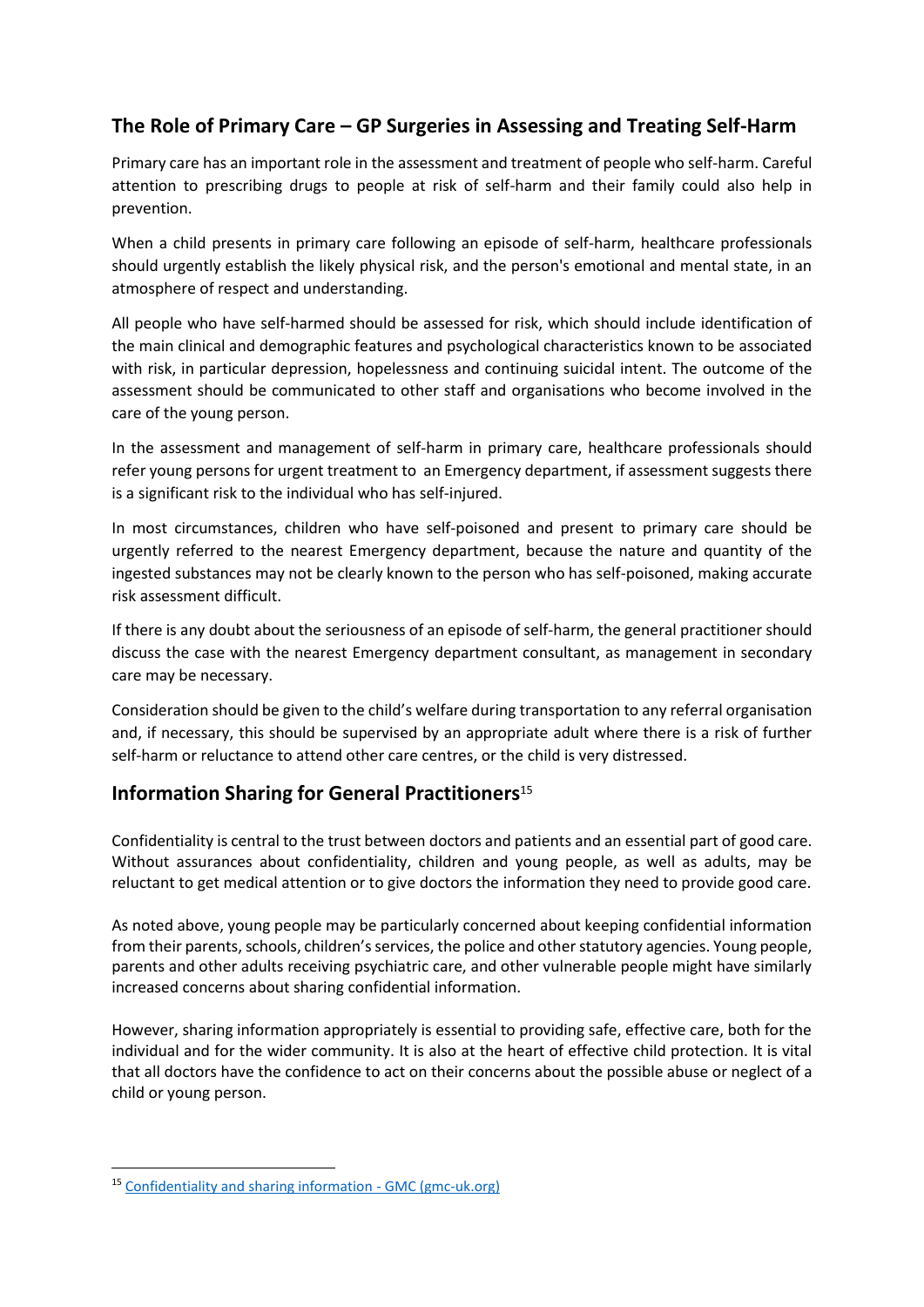Confidentiality is not an absolute duty. GPs can share confidential information about a person if any of the following apply.

- a. You must do so by law or in response to a court order.
- b. The person the information relates to has given you their consent to share the information (or a person with parental responsibility has given consent if the information is about a child who does not have the capacity to give consent).
- c. It is justified in the public interest for example, if the benefits to a child or young person that will arise from sharing the information outweigh both the public and the individual's interest in keeping the information confidential.

#### **When an urgent referral to an emergency department is not necessary**

If an urgent referral to an Emergency department is not considered necessary for children who have self-harmed in primary care, a risk and needs assessment should be undertaken to assess the case for urgent referral to secondary mental health services.

Assessment of the young person's needs should be comprehensive and should include evaluation of the social, psychological and motivational factors specific to the act of self-harm, current intent and hopelessness, as well as a full mental health and social needs assessment.<sup>16</sup>

#### **Self-Harm in Acute Trusts and the Emergency Departments**

Acute Trusts should follow NICE guidance in managing incidents of self-harm.

#### **Respect, understanding and choice<sup>17</sup>**

Children who have self-harmed should be treated with the same care, respect and privacy as any patient. In addition, healthcare professionals should take full account of the likely distress associated with self-harm.

#### **Staff training**

Clinical and non-clinical staff who have contact with children who self-harm in any setting should be provided with appropriate training to equip them to understand and care for people who have selfharmed. Emergency departments should make training available in the triage and brief risk assessment of mental health needs and the preliminary management of mental health problems, for all healthcare staff working in that environment.

#### **Procedures at Accident and Emergency Department (ED)**

- 1. Emergency admissions to hospital if appropriate and any necessary treatment will take precedence before the initiation of a self-harm referral pathway.
- 2. If a child/ren who presents to a Surrey Emergency Department following an episode of selfharm and is assessed as being at risk of significant harm a referral must be made within 24 hours to the C-SPA with or without consent in accordance with the Level 4 Specialist level of need in accordance with The Surrey Effective Support Windscreen document. The expectation is that If a decision is made to convene a strategy discussion information will be shared with

<sup>&</sup>lt;sup>16</sup> Self-harm in over 8s: short-term management and prevention of recurrence (CG16) © NICE 2020. All rights reserved. Subject to Notice of rights (https://www.nice.org.uk/terms-andconditions# notice-of-rights). <sup>17</sup> Self-harm in over 8s: short-term management and prevention of recurrence Clinical guideline Published: 28 July 2004 [www.nice.org.uk/guidance/cg16,](http://www.nice.org.uk/guidance/cg16) © NICE 2020. All rights reserved. Subject to Notice of rights.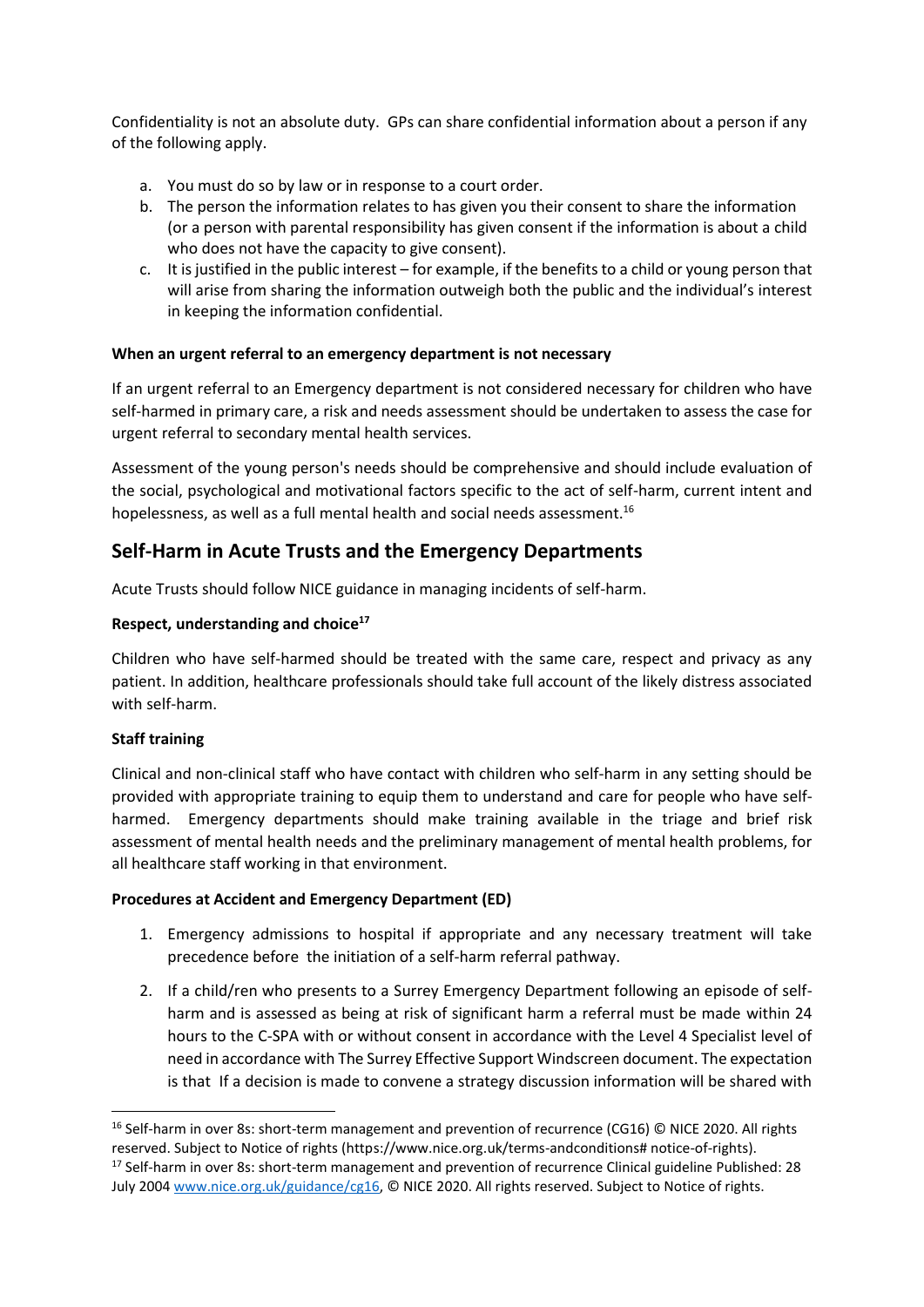the designated safeguarding lead within the child/ren's school so that they are able to fulfil their statutory duty to safeguard children and promote their welfare.

- 3. When a child presents to an Emergency Department as a result of self-harm, and the level of support required is assessed as Level 3 of the Surrey Effective Support Windscreen the expectation is that consent is sought so that appropriate information is shared sensitively and confidentially with the school so that the school is able to fulfil its duty to safeguard and promote the welfare of the child and other children in its care by offering early or targeted help Emergency Department Staff should proactively seek consent from the child/young person and their family to share this information. A leaflet will be provided to parents and young people explaining the need to give consent to share information and how this information would be used by the school.
- 4. However, if consent is not given, an assessment of the level of risk to the child must be made and a decision should be taken regarding sharing this information, without consent. If the decision is made not to share this information with the school, this is to be recorded along with the reason/s why this information was not shared.<sup>18</sup>
- 5. Emergency Department staff should take a proactive approach to seeking consent to sharing information confidentially with the child or young person's school so that the school can provide support and ensure that the child or young person and other members of the school community who could be affected are safeguarded.
- 6. Children presenting with self-harm will be directed to the appropriate department (Adult or Paediatrics) according to local Hospital policy.
- 7. Initial assessment will then be carried out by an appropriately trained triage nurse.
- 8. the child will then be seen by the Emergency Department medical team (as determined by age criteria described above).
- 9. As a general guide children less than 16 years presenting with high risk mental health needs should be admitted to hospital for observation and assessment. This might not always be possible or appropriate and should be guided by the appropriate mental health trained professional.
- 10. Children under 18 who present to Emergency Departments with self-harm can be admitted to the paediatric ward (dependant on local hospital policy) if admission is deemed safe and appropriate (In accordance with NICE Guidance regarding young people and self-harm).
- 11. Psychiatric assessment will take place by child Emotional Well-being and Mental Health services / Paediatric mental health liaison nurse in Emergency Department during working hours and within 24 hours of attendance.
- 12. The exception to this is cases where low risk is identified. The decision to discharge the young person should only be made in conjunction with EWMH crisis team or the Paediatric mental health liaison nurses or the Emotional Well-being and Mental Health services consultant

<sup>&</sup>lt;sup>18</sup> This is in accordance with statutory guidance Working Together 2018, chapter 1, paragraph 26, bullet point 3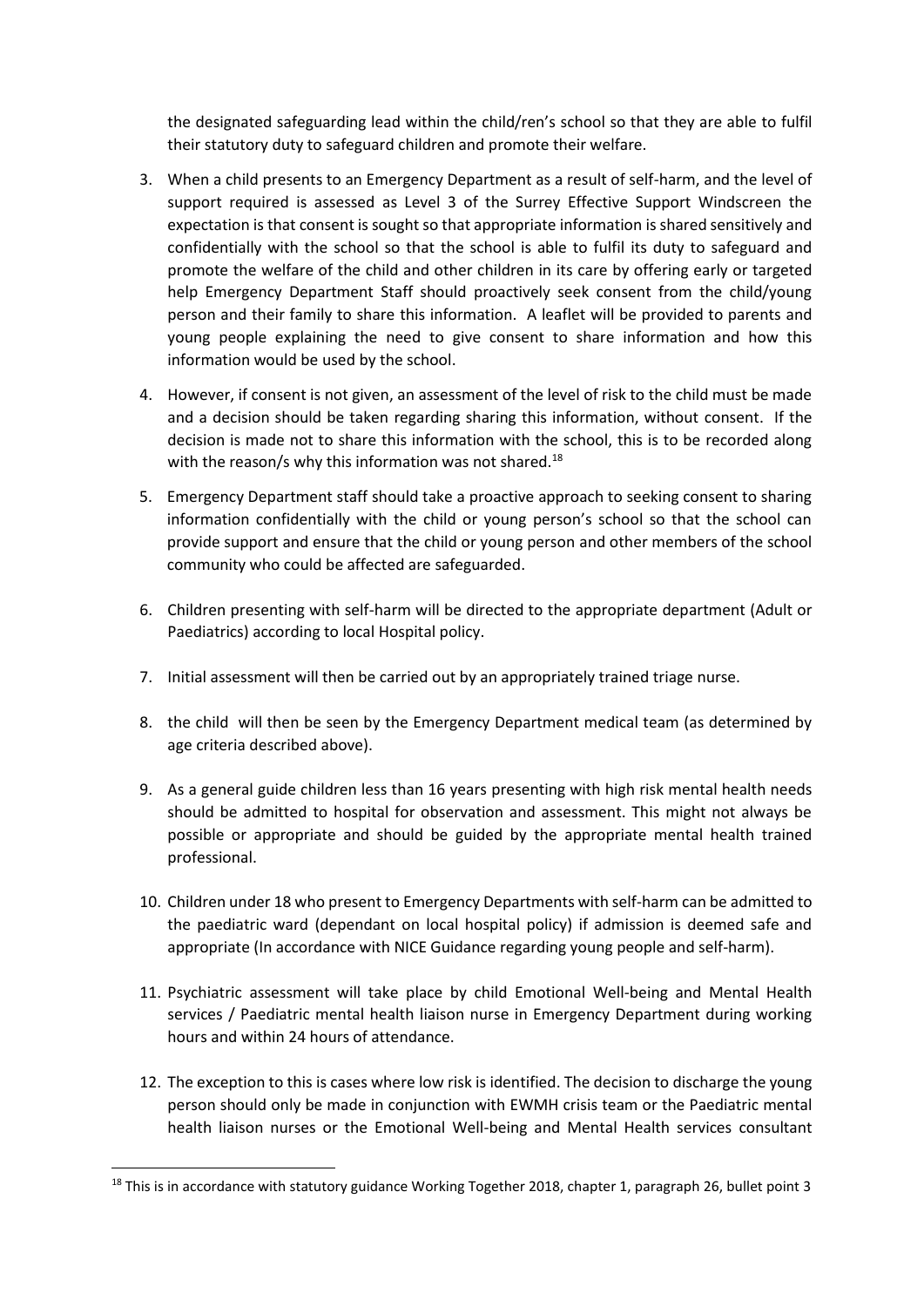psychiatrist on-call and follow local hospital policy. The assessing clinician will request a full risk assessment from community services after discharge if the child is not admitted. The completed risk assessment and triage details should be sent with a referral form to [rxx.camhscommunitycrisis@nhs.net](mailto:rxx.camhscommunitycrisis@nhs.net) requesting community triage.

13. Before discharge there must be a risk assessment and a safety plan developed with the child or young person and their carers using local services offers for support. This should be uploaded onto the hospital Medical records as well as Emotional Well-being and Mental Health services records. (See appendix E)

Young people in settings have the right to request the support of a mental health advocate.

# **The role of the medical and Paediatric teams if the child or young person is**  admitted to hospital<sup>19</sup>

- To take lead medical responsibility for initial assessment and treatment until the patient is accepted and assessed by another team.
- To treat all children in a respectful and non-stigmatising way.
- To support engagement of children and families, particularly by explaining process in a clear and sympathetic fashion.
- To complete a physical assessment and begin any appropriate treatment.
- To identify any safeguarding issues and refer to Childrens Services if indicated.
- To gather initial psychosocial risk-related history, which should include information about the reasons for self-harm; history of self-harm; a description of mood; the degree of suicidal intent; family circumstances.
- To alert the Paediatric mental health Liaison nurses or CAMHS community crisis team to each child's attendance and need for assessment.
- To consult with emotional well-being and mental health service (EWMH) colleagues as necessary.
- To decide appropriateness of admission to a paediatric ward for 16- and 17-year-olds.
- To declare the patient medically fit and complete discharge paperwork within an appropriate time frame
- Before discharge there must be a risk assessment and a safety plan developed by EWMH community crisis team/Paediatric Mental health liaison nurses or EWMH consultant psychiatrist on-call with the child or young person and their parent/carers.
- For local leads to work in strategic partnership with local service providers to review and plan for the provision of support and management of patients who self-harm.
- For local leads to identify the necessary staffing levels and communicate this to local managers/commissioners; this should include provision for mental health assessments at weekends

# *Emotional well-being and Mental Health (EWMH) Services*<sup>20</sup> *formerly known as Child and Adolescent Mental Health Services*

<sup>&</sup>lt;sup>19</sup> Managing self-harm in young people, Royal College of Psychiatrists College Report 192 2014

<sup>&</sup>lt;sup>20</sup> Self-harm in over 8s: short-term management and prevention of recurrence Clinical guideline Published: 28 July 2004 [www.nice.org.uk/guidance/cg16,](http://www.nice.org.uk/guidance/cg16) © NICE 2020. All rights reserved. Subject to Notice of rights.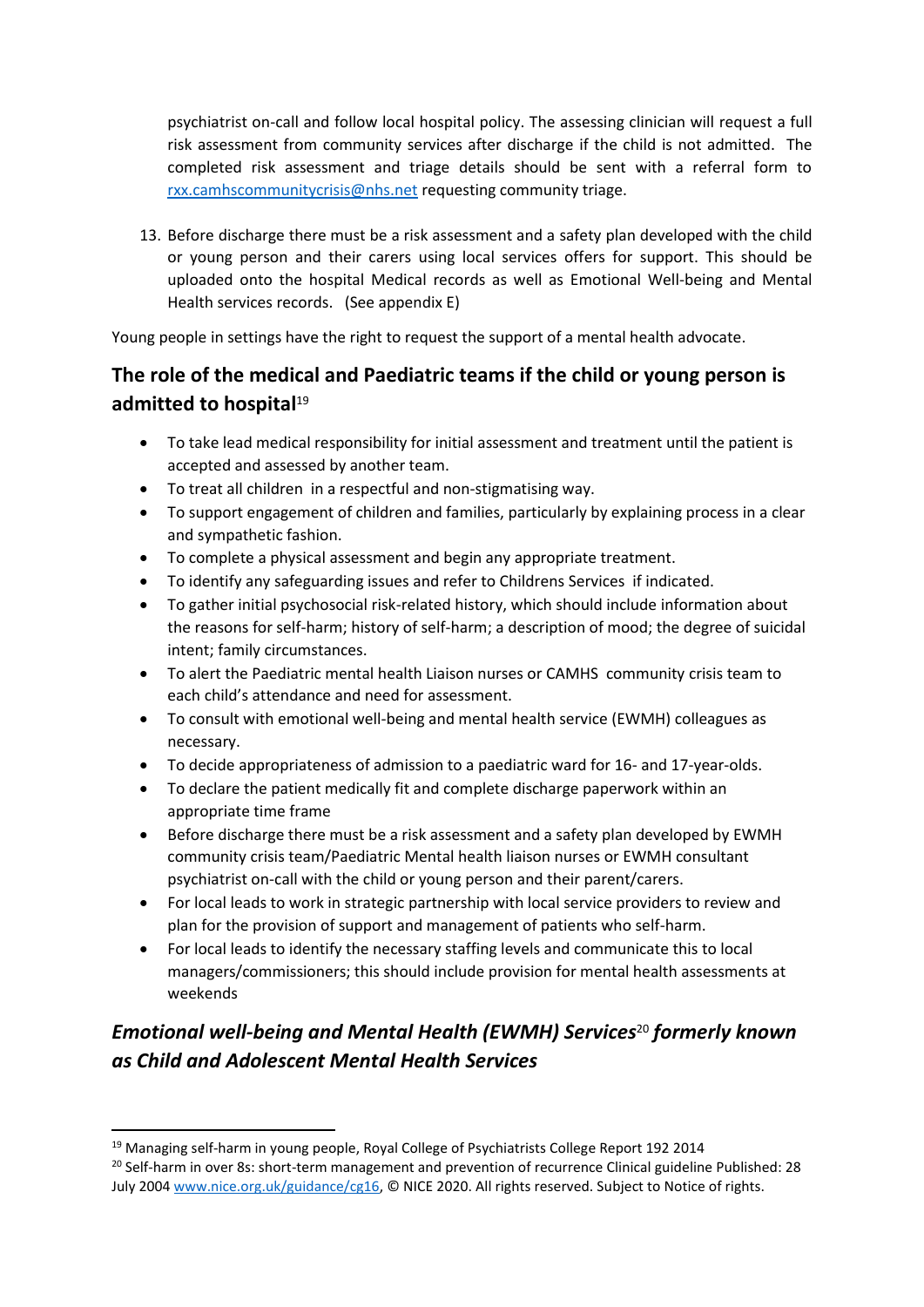Emotional well-being and mental health practitioners involved in the assessment and treatment of children and young people who have self-harmed should:

- be trained specifically to work with children and young people, and their families, after selfharm
- be skilled in the assessment of risk
- have regular supervision
- have access to consultation with senior colleagues who have been trained to level 3 of the intercollegiate framework.

Initial management should include advising carers of the need to remove all medications or other means of self-harm available to the child or young person who has self-harmed.<sup>21</sup>

#### **Call EWMH Practitioners Single Point of Access**

Call 0300 222 5755. Open 8am - 8pm Monday to Friday and 9am -12pm Saturday.

Crisis Support (non-referral)

<sup>&</sup>lt;sup>21</sup> Self-harm in over 8s: short-term management and prevention of recurrence Clinical guideline Published: 28 July 2004 [www.nice.org.uk/guidance/cg16,](http://www.nice.org.uk/guidance/cg16) © NICE 2020. All rights reserved. Subject to Notice of rights.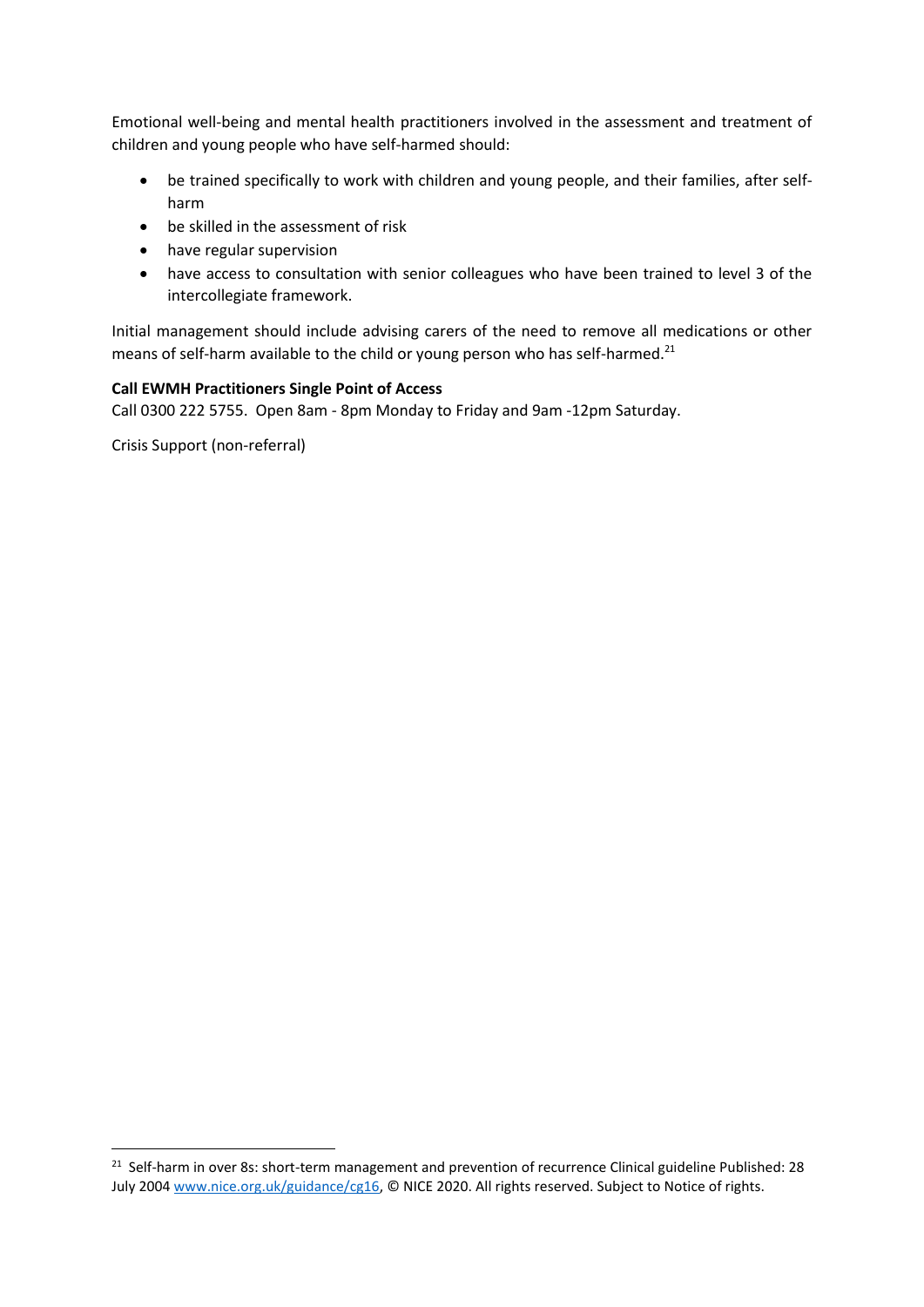# **Appendix A: Flowchart for Actions When A Child/Young Person Has Self-**

## **harmed and the Child/Young Person Has an Allocated Worker**



*(This flowchart should be read in conjunction with Surrey's Self Harm Protocol.)*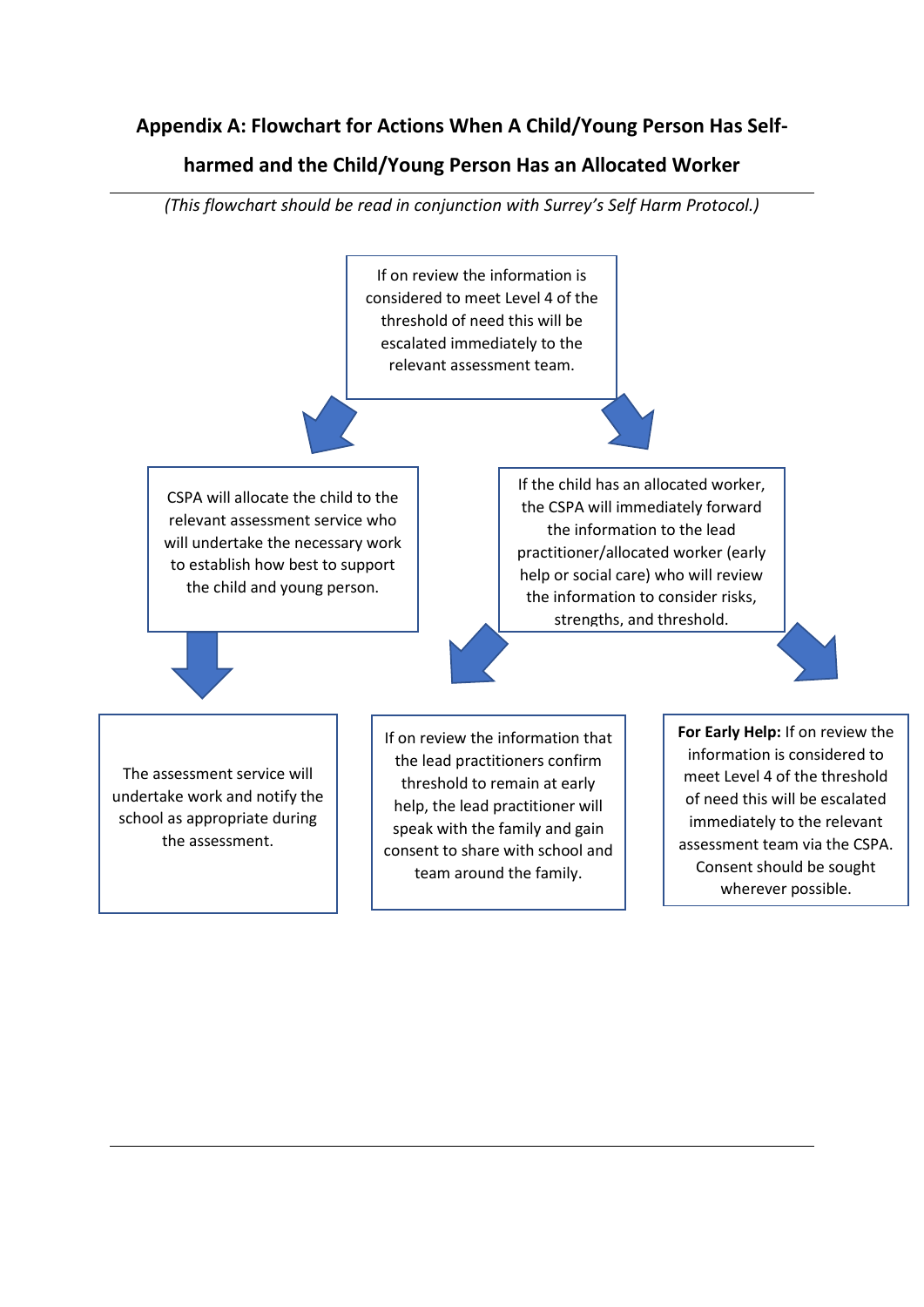# **Appendix B: Self-Harm Notification Form**

#### **FOR THE ATTENTION OF THE Designated Safeguarding Lead**

#### **SELF-HARM NOTIFICATION**

**ICS NUMBER:**

#### **CHILDS NAME**:

The CSPA have received notification from (REPORTING SERVICE) that the child named above, who attends your school, has been reported following an incident of self-harm.

#### **REPORTING SERVICE:**

**INCIDENT DATE:**

**INCIDENT REPORTED:** 

**SUMMARY OF INCIDENT:** 

**ACTION TAKEN:** 

All children where a request for support has been submitted have been triaged and support as appropriate. The final outcome is (INSERT OUTCOME).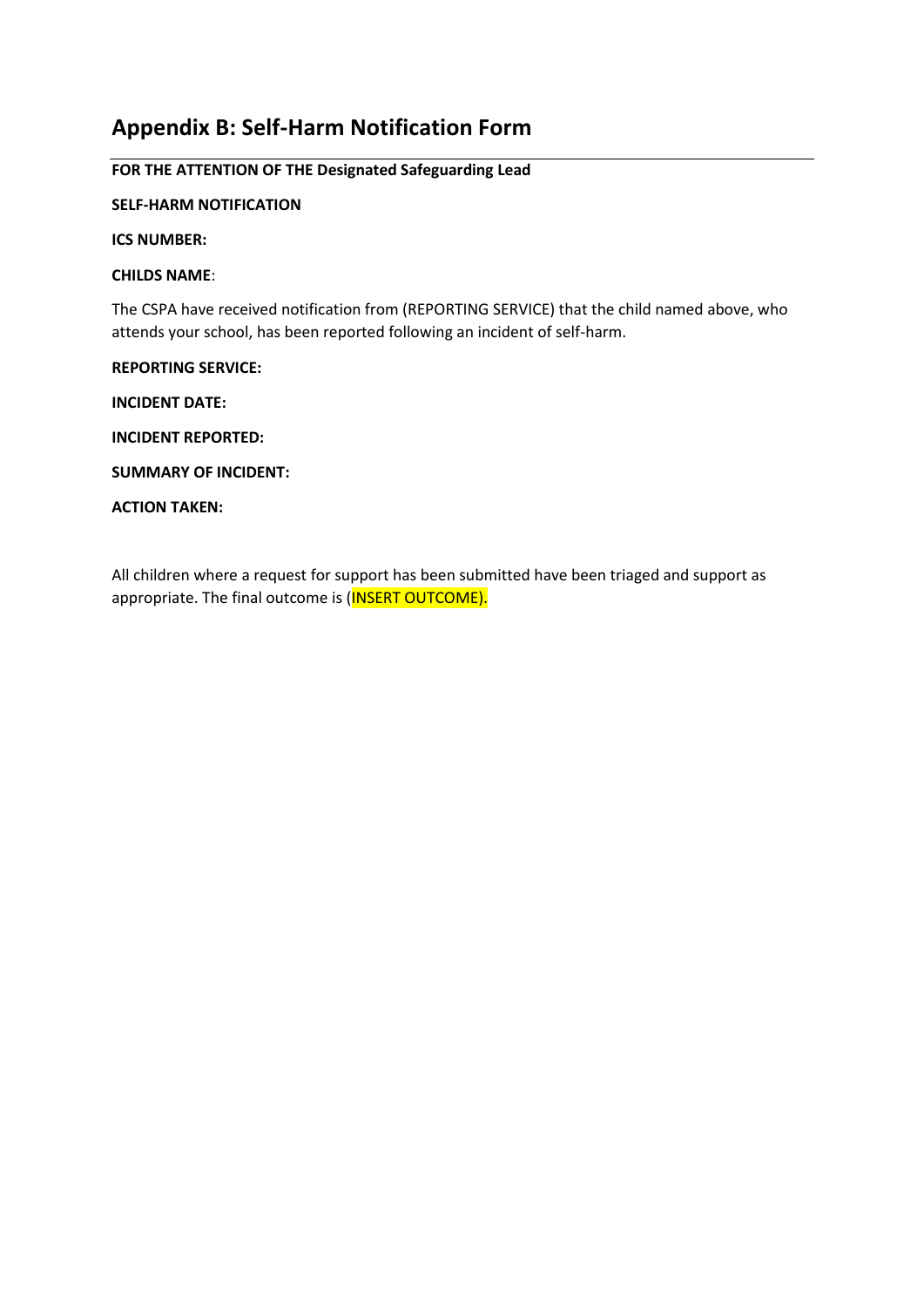# **Appendix C: Initial Response and Gathering Information**

#### **Initial information gathering/assessment**

(Information that is useful to have so you can discuss the incident with the Child Protection Lead)

1. Be honest with the child and tell them you will have to pass this on to the Child Protection Lead, but you will let them know what's going to happen.

2. Encourage them to remain in the setting until you have discussed the incident with the Child Protection Lead

3. Try to ensure that if they are around in the setting for the rest of the day that they have someone they can come and talk to if necessary.

It is important to write down what the young person says (not always in front of them) as you want to have a record, but it also helps you inform the Child Protection Lead.

#### **SELF-HARM**

You have come to me and told me that you have self-harmed…....

Are you willing to show me what you have done? (it may need medical attention) OR

What have you done? Tell me about it? (Different types of self-harm-cutting, hitting,  $\mathbb D$  burning)  $\mathbb D$ How did this make you feel?

Have you done it before?

Do you plan to do it again?

Have you told anyone else, your parents or carers?

What are you planning to do the rest of the day/ weekend?

This is to check out if they have any support at home or are, they going to be alone?

Now this is out in the open this is what we need to do to support you.................

Mood scale - If you were to think about how you are feeling what number would you be?

1 – Feeling: 'I can't cope'. Or 10 – Feeling: "happy and content."

How would you like to feel?

#### **SUICIDAL thoughts.**

You have come to me and told me that you have had these thoughts….

Have you tried to do anything to harm yourself?

Have you made any plans to end your life?

What are you planning to do for the rest of the day or weekend (as above)?

Use the mood scale above.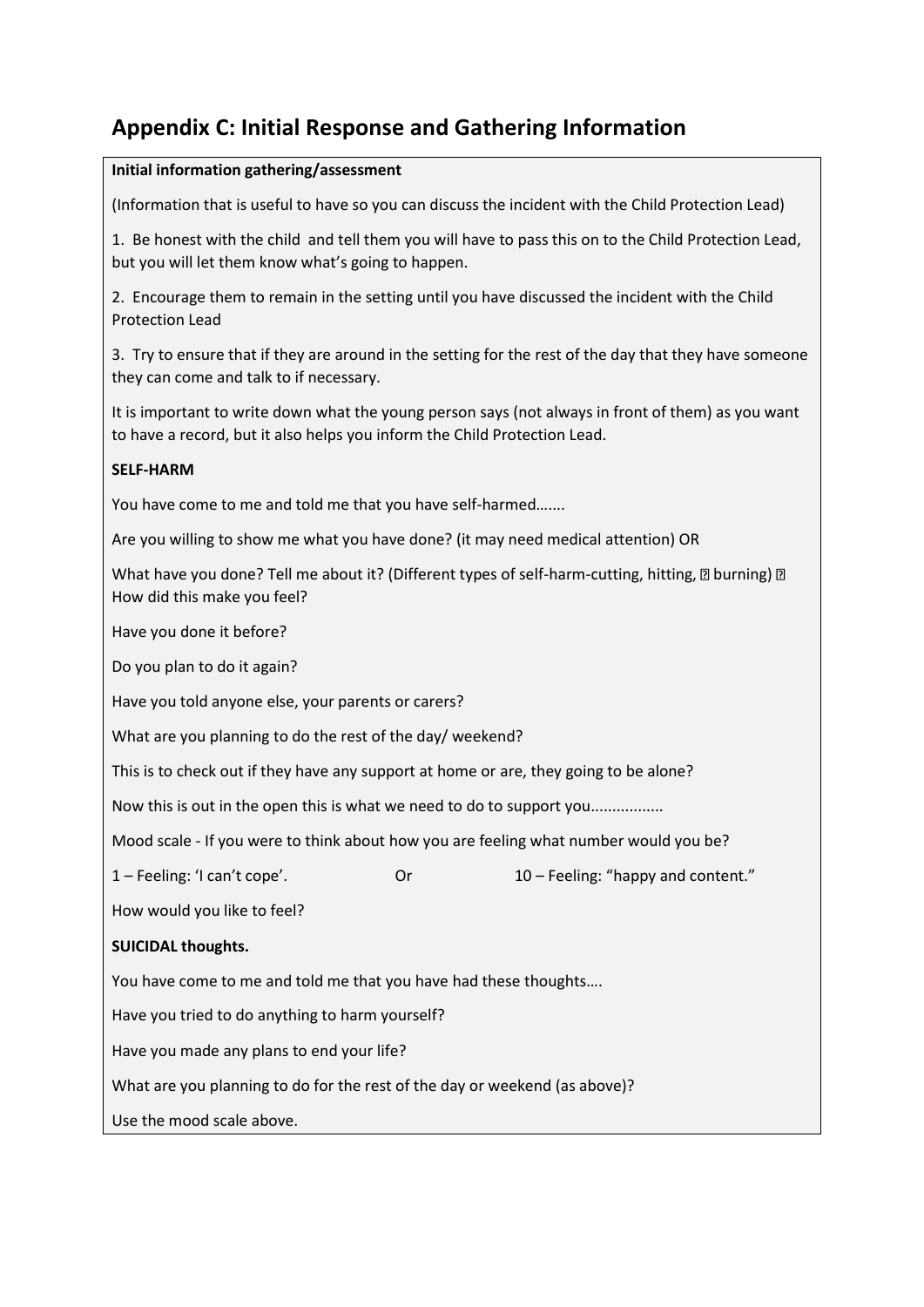# **Appendix D: Supporting Parents**

Parents may suspect that their child is self-harming. Parents are worried, they should be alert to the following signs:

- unexplained cuts, burns, bite-marks, bruises or bald patches
- keeping themselves covered; avoiding swimming or changing clothes around others
- bloody tissues in waste bins
- being withdrawn or isolated from friends and family
- low mood, lack of interest in life, depression or outbursts of anger
- blaming themselves for problems or expressing feelings of failure, uselessness, or hopelessness

It can be difficult for parents to know what to do or how to react if they find out that their child is selfharming. UK children's mental health charity, Young Minds, suggests the following things that can really help:

- 1. Avoid asking the child lots of questions all at once.
- 2. Keep an eye on your child but avoid 'policing' them because this can increase their risk of selfharming.
- 3. Consider whether the child is self-harming in areas that can't be seen.
- 4. Remember the self-harm is a coping mechanism. It is a symptom of an underlying problem.
- 5. Keep open communication between parent and child and remember they may feel ashamed of their self-harm and find it very difficult to talk about.
- 6. Parents should talk to their child but try not to get into a hostile confrontation.
- 7. Keep firm boundaries and don't be afraid of disciplining your child. It is helpful to keep a sense of normality and this will help your child feel secure and emotionally stable.
- 8. If parents feel confident, they can ask if removing whatever they are using to self-harm is likely to cause them use something less sanitary to self-harm with, or whether it reduces temptation. This can be a difficult question to ask and if you are not confident to ask this seek professional advice.
- 9. Seek professional help. The child may need a risk assessment from a qualified mental health professional. Parents should talk to their GP and explore whether the child needs to be referred to EWMHs SPA.
- 10. Discovering and responding to self-harm can be a traumatic experience it's crucial that parents seek support for themselves. It's natural to feel guilt, shame, anger, sadness, frustration and despair - but it's not parents' fault.<sup>22</sup>

<sup>&</sup>lt;sup>22</sup> Adapted from Young Minds guidance for parents, https://youngminds.org.uk/find-help/for-parents/parentsguide-to-support-a-z/parents-guide-to-support-self-harm/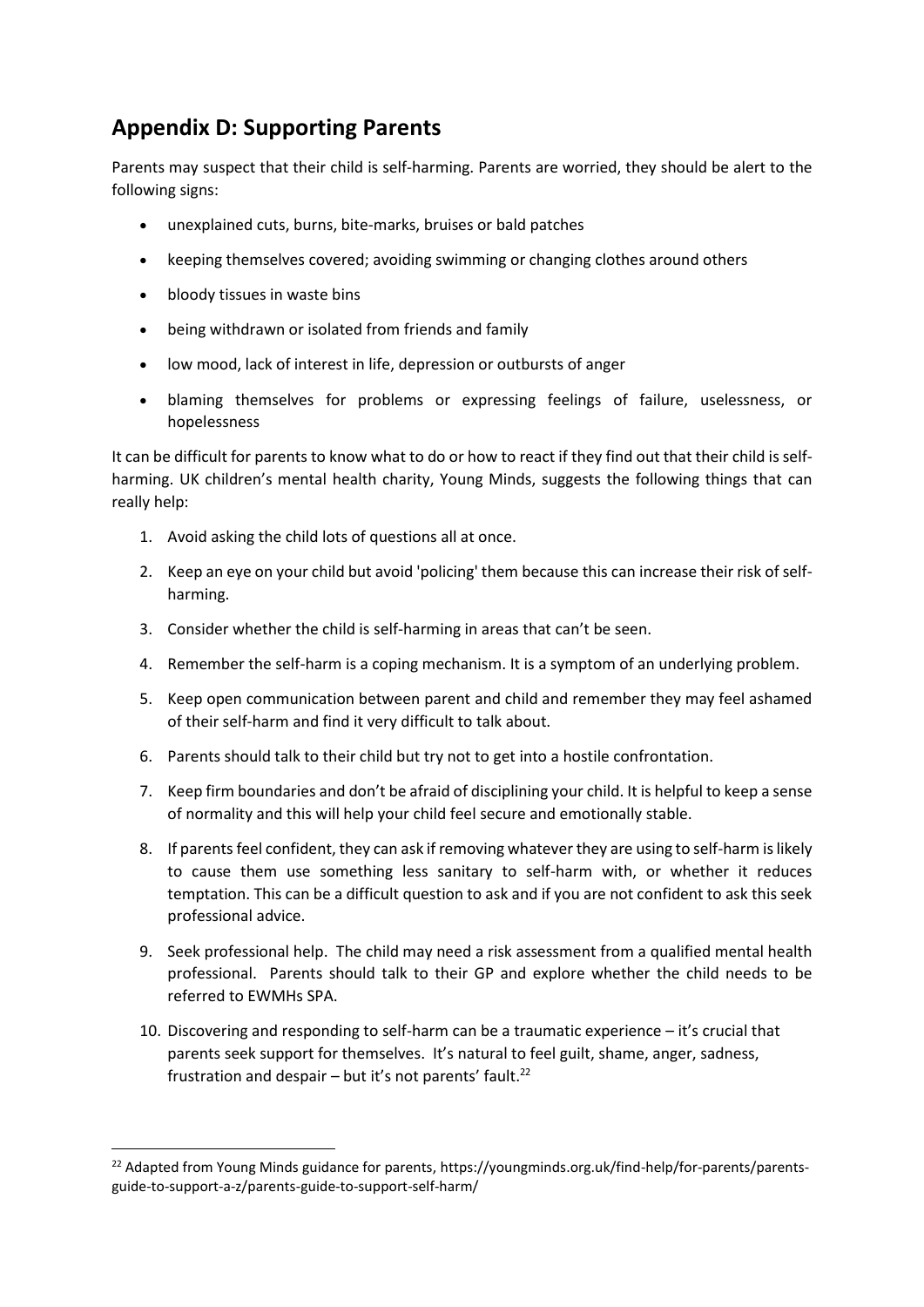# **Appendix E: Model Safety Plan**

Here are some other coping methods which young people tell us they find helpful.

- Talk to someone you feel comfortable with.
- You can ring or text one of our recommended helplines.
- Do something you enjoy e.g. drawing, writing, dancing or watching a film.
- Do some light exercise e.g. going for a walk.
- Listen to music.
- Do some relaxation/mindful techniques.



www.sabp.nhs.uk/mindsightsurreycamhs/resou rces/CYP-help-sheets

Here is a link to some apps that you may want to explore



# **Useful helplines and websites:**

#### *Local to Surrey*

**CYP Haven** www.cyphaven.net for over 10s

**Extended Hope** via the Emergency Duty Team 01483 517898 – 5pm-11pm every day for over 11s

*National* **ChildLine** 0800 1111 www.childline.org.uk

**Family Lives** 0808 800 2222 www.familylives.org.uk

**Samaritans** 116 123 (24/7) www.samaritans.org

**Beat** 0808 8010 677

www.beateatingdisorders.org.uk

**NHS** 111

**Catch22** 08006226662 www.catch-22.org.uk

#### **Young Minds Crisis Messenger text YM to 85258 (24/7)**

**Papyrus 0800 068 41 41 Text 07786 209697 E-mail** pat@papyrus-uk.org Offering support and guidance on the prevention of suicide

**Kooth www.kooth.com** Online support weekdays 12noon–10pm

Weekends and bank holidays 6pm-10pm

# MY SAFETY PLAN HERE ARE SOME APPS YOUNG PEOPLE HAVE FOUND HELPFUL TO SUPPORT YOUR SAFETY PLAN:  $\therefore$  CALM HARM WHAT'S UP?  $=$  DAYLIO **CATCH IT**



HEADSPACE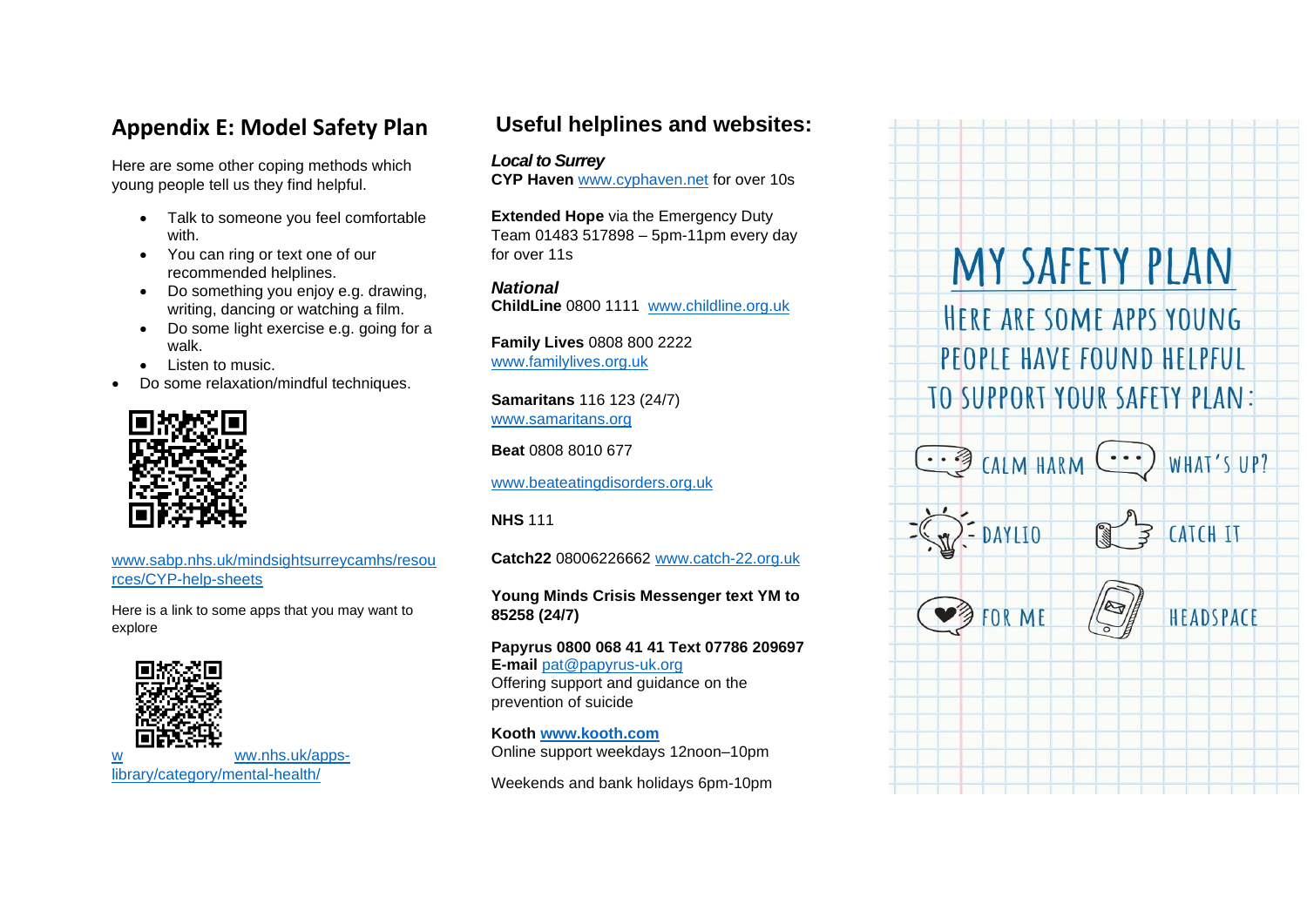Name of young person: NHS Number: Date:

**2. When I am distressed, this is what you'll see;**

> **4. When I am distressed, this is how you can help me;**

If you sometimes struggle or feel distressed, it can be helpful to create a plan. to keep yourself safe when your thoughts feel overwhelming.

**1. These things cause me distress;**

**3. When I am distressed, I will try these things (what would you tell a friend to do who was feeling this way?)**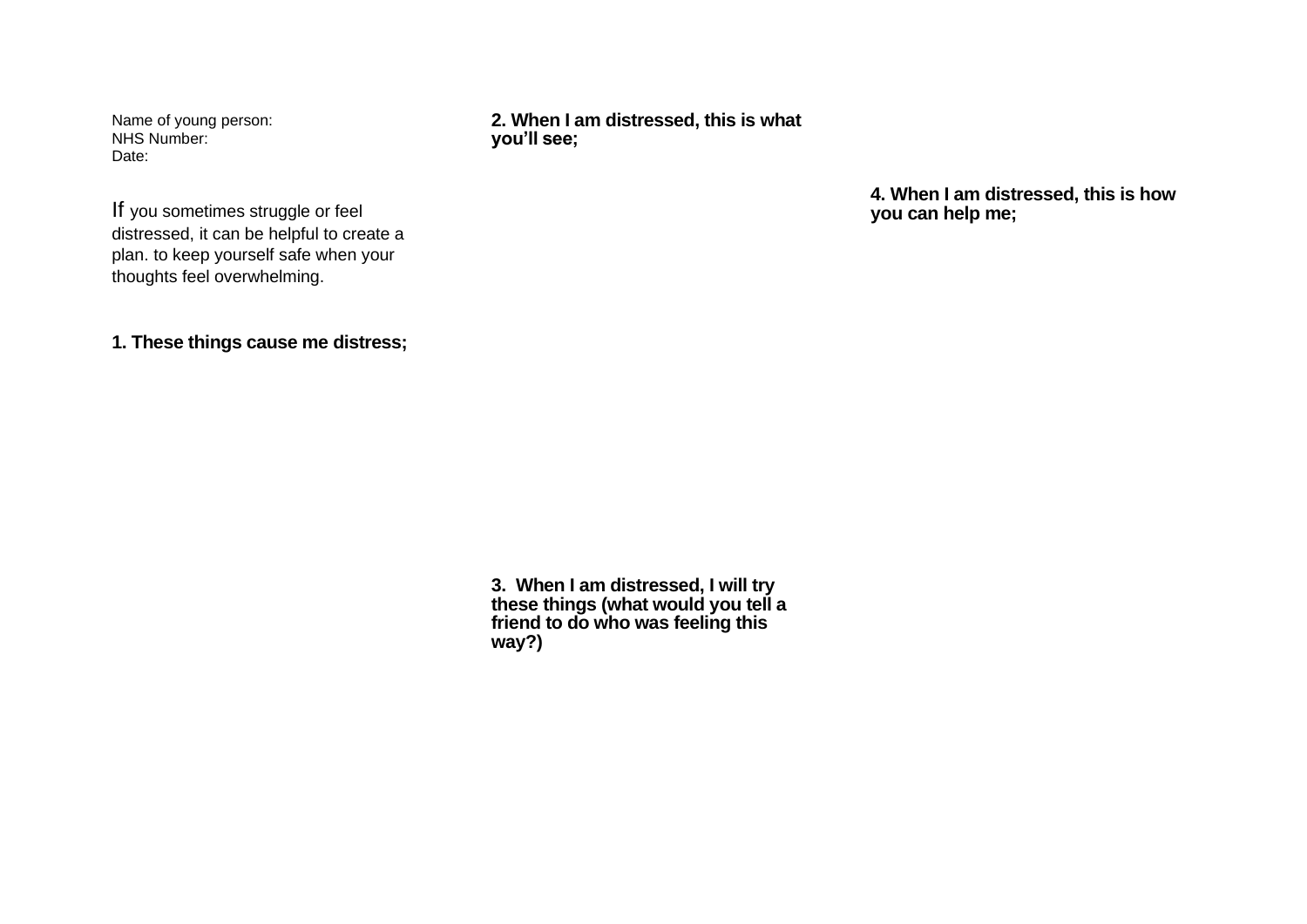# **Appendix F: The School Nurse Support Pathway**



Surrey Wide Self Harm protocol to be ratified and distributed June 2021, with further multi-agency training available, including multi-agency use of 'My Safety Plan'

Parental responsibility to share information with school staff following ED attendance and share young person's 'my safety plan' with key school pastoral staff.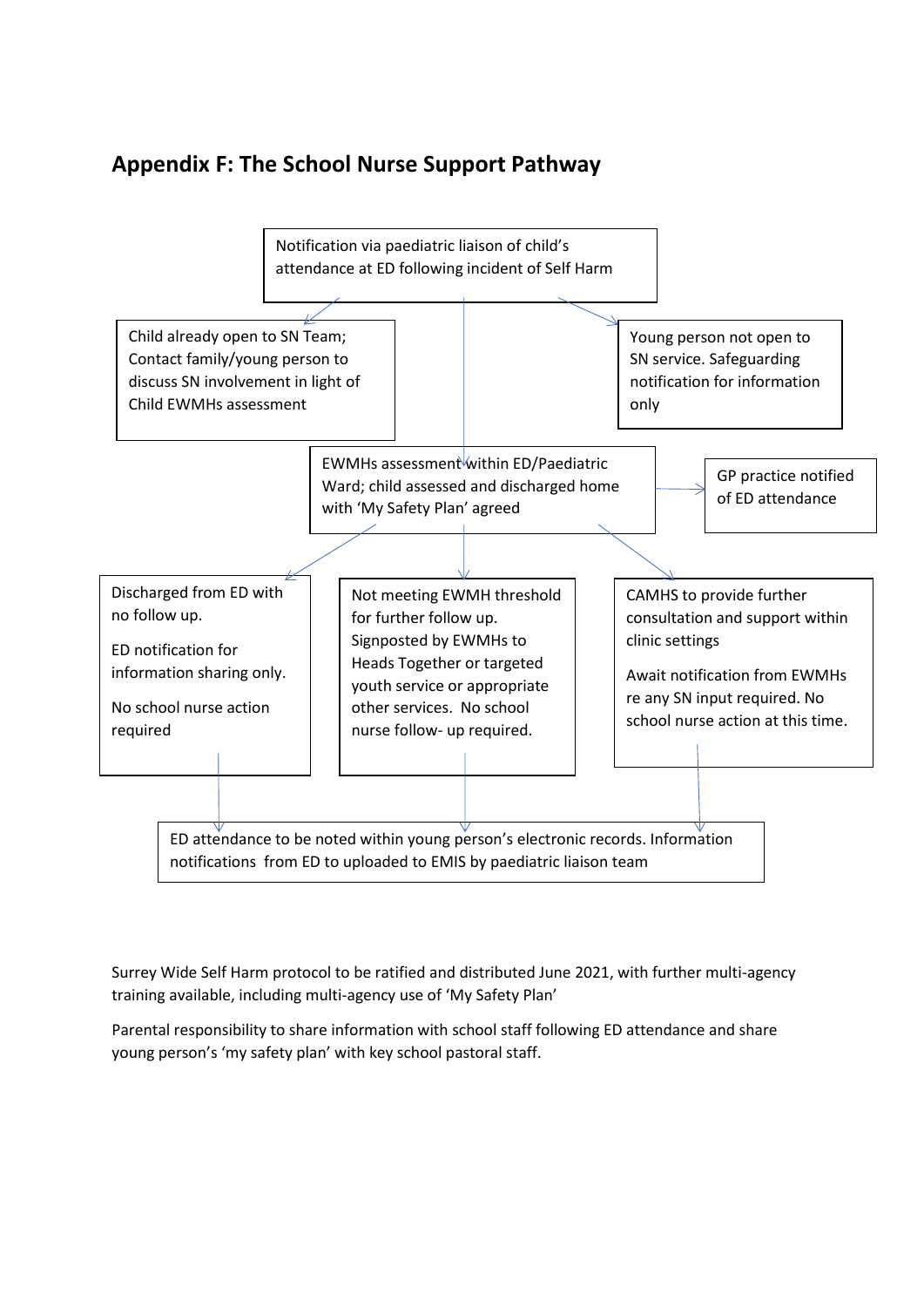# **Appendix G: Substitutes for Self-Harm**

Young People have shared successful techniques with professionals. These include:

- Using a red felt tip pen to mark where you might usually cut.
- Hitting a punch bag to vent anger and frustration.
- Hitting pillows or cushions or having a good scream into a pillow or cushion.
- Rubbing ice across your skin where you might usually cut or holding an ice-cube in the crook of your arm or leg.
- Getting outdoors and having a fast walk.
- All other forms of exercise these are really good at changing your mood and releasing adrenaline (but not obsessively).
- Making lots of noise, either with a musical instrument or just banging on pots and pans.
- Writing negative feelings on a piece of paper and then ripping it up
- Keeping a journal.
- Scribbling on a large piece of paper with a red crayon or pen.
- Putting elastic bands on wrists, arms or legs and flicking them instead of cutting or hitting.
- Calling and talking to a friend (not necessarily about self-harm).
- Collage or artwork doing something creative.
- Getting online and looking at self-help websites.
- Using PVA Glue to cover appropriate areas and peel off.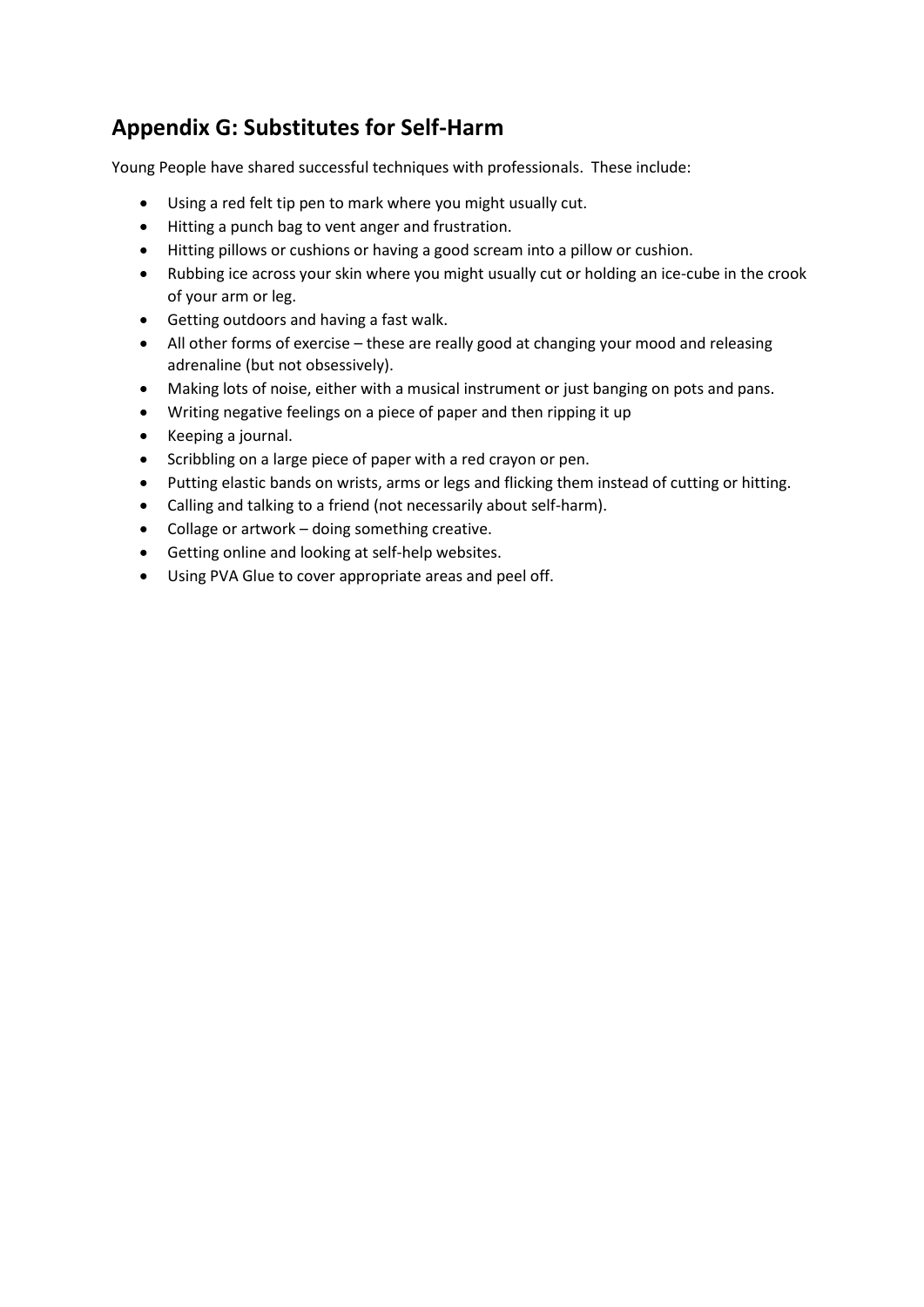# **Appendix H: Signs and Symptoms**

Self-harm can take many different forms and as an individual act is hard to define. However in general self-harm (also known as self-injury or self-mutilation) is the act of deliberately causing harm to oneself either by causing a physical injury, by putting oneself in dangerous situations and/or selfneglect.

Physical harm can take many forms. It could include:

- Cutting,
- Burning,
- Biting
- Substance abuse
- Excessive exercising
- Inserting objects into the body
- Head banging and hitting
- Taking personal risks
- Picking and scratching
- Neglecting oneself
- Pulling out hair
- Eating disorders
- Overdosing and self-poisoning

#### **Situations that can trigger self-harm:**

- Relationship problems with partners, friends or family
- Pressures e.g. school- work and exams, sporting performance, family issues
- Bullying
- Trying to fit in (some social groups are more accepting of self-harming behaviours)
- Feeling bad about one's self (guilt, shame, worthlessness)
- Physical, emotional or sexual abuse
- Feeling depressed
- An illness or health problem
- Confusion about sexuality
- Bereavement
- Financial worries
- Young people may be more likely to self-harm if they feel:
- That people don't listen to them
- Hopeless or worthless
- Isolated, alone
- Out of control
- Powerless it feels as though there is nothing, they can do to change anything
- Unable to experience emotional pain even for a short period of time.